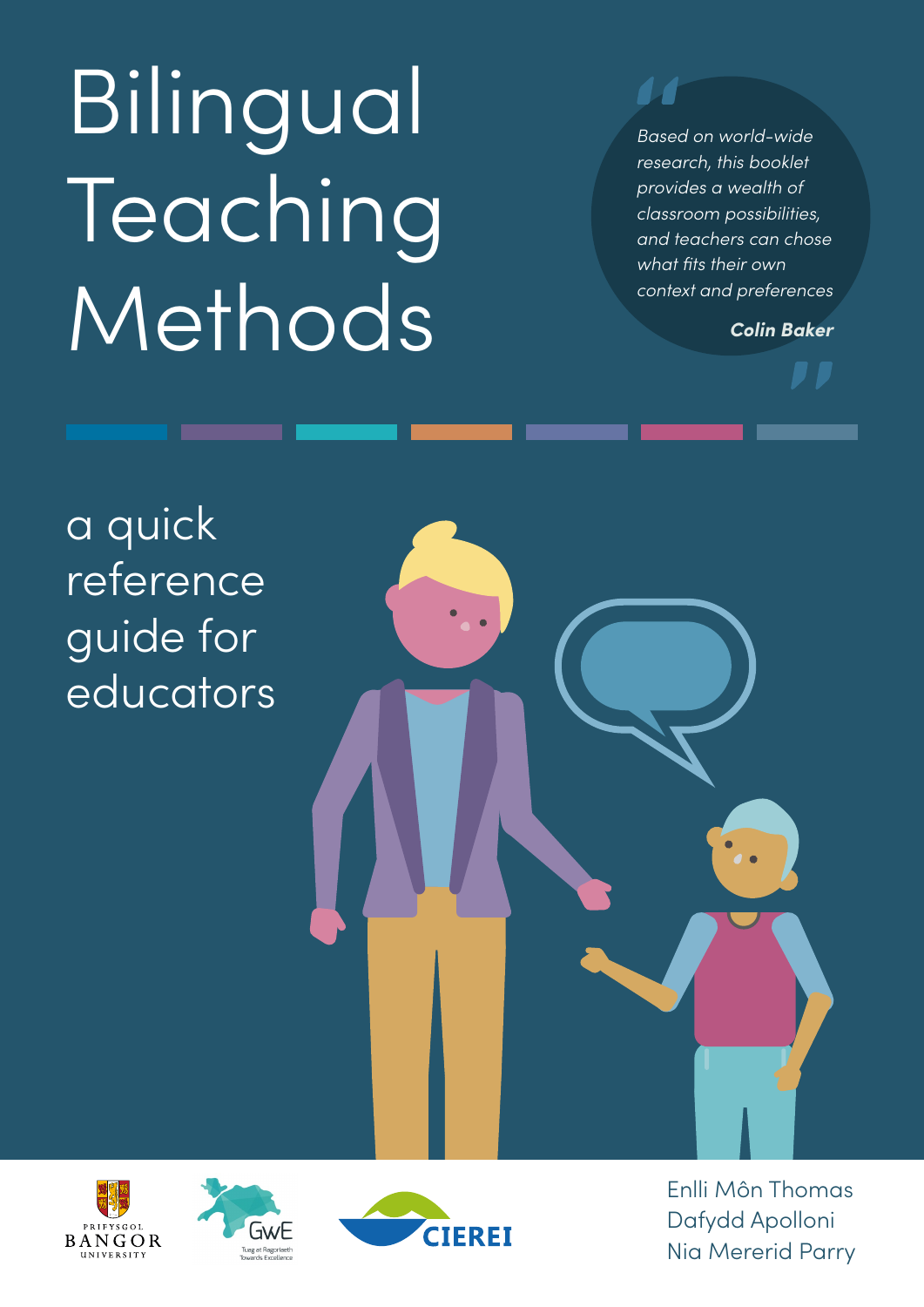# Introduction

The aim of this booklet is to provide a brief overview of the international literature relating to teaching and pedagogical methods in the context of bilingual education and bilingual classrooms, relating those practices to the education context here in Wales.

It is hoped that this booklet will be a useful reference resource for teachers as they go about planning their lessons with a view to enriching and/or developing the Welsh language skills of children, be they ready Welsh-speakers or learners at different stages of the journey.

This booklet is intended for use by teachers designing strategies for teaching in Welshmedium schools, in bilingual schools, and for bringing pupils into contact with Welsh in English-medium schools in Wales.

**2050**

These strategies will take us a step closer towards fulfilling one particular aspect of the Welsh Government's vision, namely to secure a generation of teachers who are aware of the key steps required in realizing Cymraeg: 2050, and who are research-informed:

**11** …the effectiveness of any [bilingual teaching] method or approach is less influential than the skill and competence of the teacher delivering it  $\blacksquare$ 

**Fitzpatrick et al., 2018, p.59.**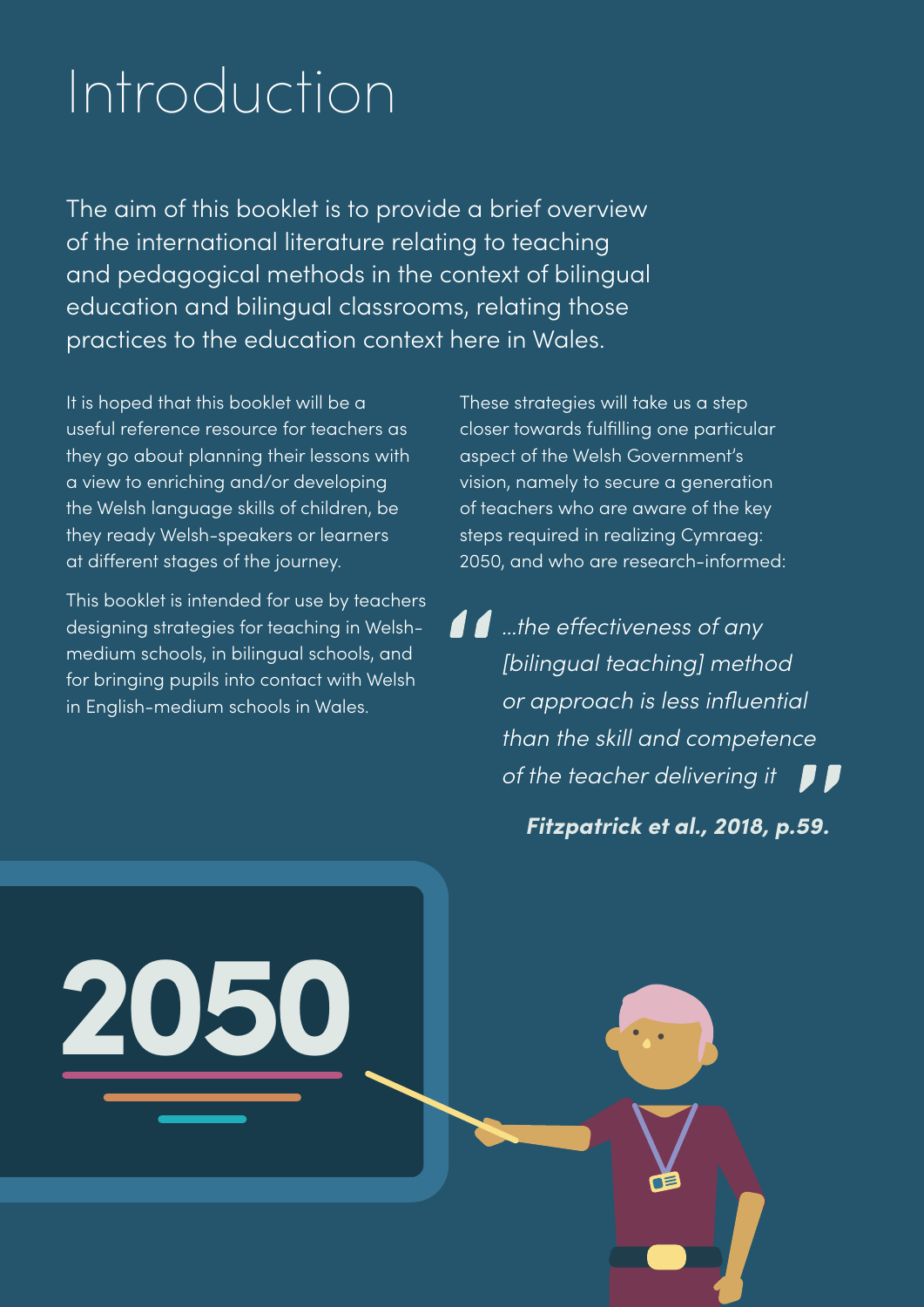# Content List

| 1.               | Main bilingual learning/teaching models                                                | 04. |
|------------------|----------------------------------------------------------------------------------------|-----|
| 2.               | Methods of interaction                                                                 | 06. |
| А.               | Language correction:<br>Targeting the appropriate use of Welsh                         | 07. |
| <b>B.</b>        | Discourse strategies                                                                   | 08. |
| C.               | Teacher input - child output:<br>ensuring opportunities to create<br>extended language | 10. |
|                  |                                                                                        |     |
| 3.               | Translanguaging                                                                        | 16. |
| $\overline{4}$ . | Cymraeg Bob Dydd                                                                       | 20. |
| 5.               | Native speaker models                                                                  | 24. |
| 6.               | Content Language Integrated Learning (CLIL)                                            | 26. |
| 7.               | <b>Task-based Learning</b>                                                             | 30. |

### Important terms

Throughout this booklet your will see the following terms. Please take a moment to familairse yourself with them.

- $L1$ first language
- $L<sub>2</sub>$ second language







© 2018 Enlli Môn Thomas Dafydd Apolloni Nia Mererid Parry

ISBN: 978-1-84220-171-8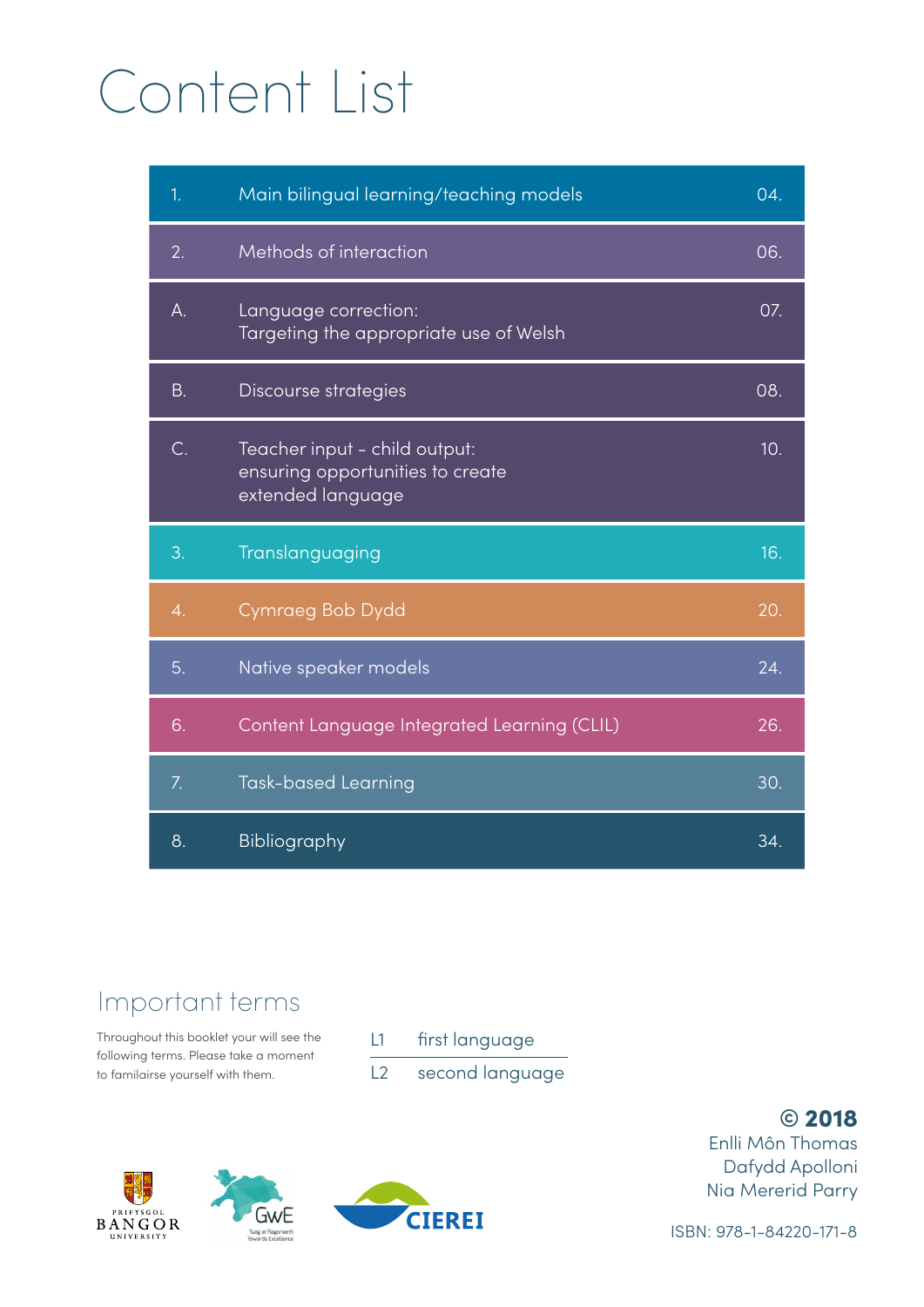# Main Bilingual Learning/ Teaching Models

### 1. Monolingual Models **2. Bilingual Models**

There is a general tendency to divide bilingual teaching models into one of two types: the type that follows a monolingual approach, on the one hand, and the type that follows a bilingual approach on the other.



The first of these is based on the deliberate separation of the learner's two languages within the school and classroom context in general - a practice which (if we ignore the minor translations that occur in order to increase learners' understanding) is still to be found in classrooms across Wales (Lewis et al., 2013) as well as in Canada (Byrd Clark, 2012) – "despite Wales having a progressive tradition in bilingual education, it is the case that, especially at the secondary school classroom level, there tends to be some degree of language separation rather than a considered approach to translanguaging" (Jones, 2017, p.213). In such situations, the language of teaching is often different from that of the child's first language, and opportunities to take advantage of and use their full linguistic repertoire are rare. Such models are often implemented for the purpose of language preservation; in that regard, it could be argued that such strategies are essentially intended to encourage pupils' development in the target language (such as in the immersion method), rather than representing a specific educational methodology per se (Ó Duibhir, 2018). Amongst the models that encourage language separation are what the formal academic literature refer to as the direct method, the audiolingual approach, and some aspects of CLIL models (Content and Language Integrated Learning) (Paradowski, 2017), along with some extreme versions of immersion education.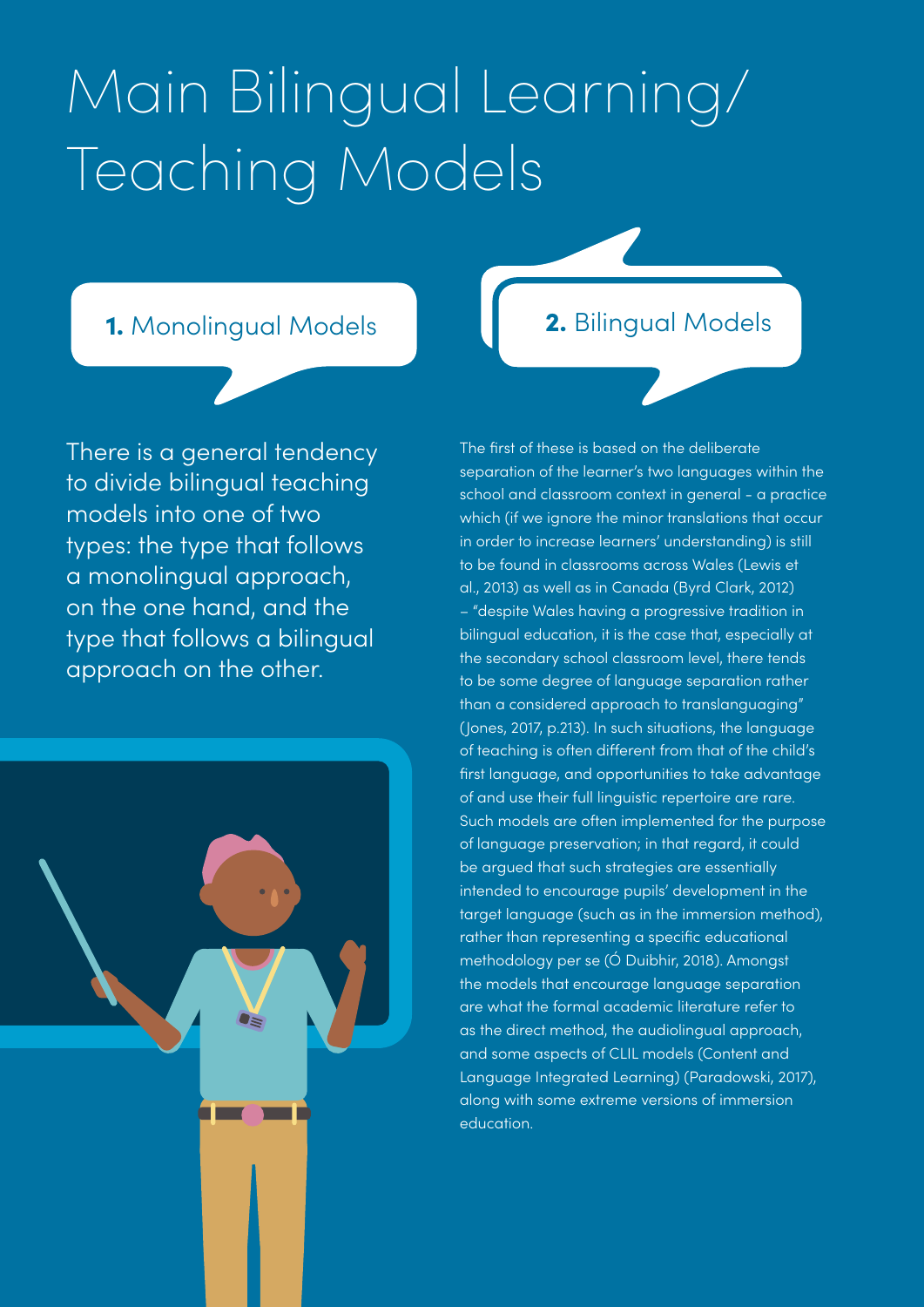The idea that the target language has to be isolated from other languages in the learners' repertoire has old roots in the direct and audio-lingual methods

### **Cenoz & Gorter, 2017, p. 310**

Currently in Wales, as in many other countries of the world, there is an increasing awareness of the bilingual speaker's unique linguistic profile (Grosjean, 1985) - the multi-competence that arises from learning and being able to communicate in more than one language (Cook, 1992).

The notion that bilingual speakers function as two monolinguals is incorrect, and drawing comparisons between, or to have the same expectations of second language speakers and native first language or monolingual speakers is inappropriate. By now, our recognition and understanding that bilingual speakers have two languages that not only influence each other in different ways (e.g. by transferring grammatical structures and vocabulary from one language to the other; by promoting, enriching and sometimes slowing down the development and understanding of forms in one language or the other - see Cook, 1992), but also have a more universal effect on the individual's cognitive system (see Thomas & Webb-Davies, 2017), forms a core part of the thinking that underpins effective language pedagogy.

 $\bigcup$  the key – and indeed defining – feature that distinguishes the learning/acquisition of a foreign/second/third etc. tongue from first language acquisition... is the presence of at least one other linguistic system in the speaker's mind

**Paradowski, 2017, p. 3**

In that respect, learning a language is very similar to learning anything else: when coming across new information, the brain is able to relate that piece of information to existing information and expand knowledge – accommodating and assimilating information as Piaget would put it. When learning a second language or developing two languages simultaneously, the bilingual can benefit from his/her ability to compare and contrast - across their two languages - different words, phrases, sounds and structures, and discover differences in meanings attached to those forms. This develops an awareness of the vast extent of languages - **"what languages are, how they work, how they are used and can be learnt" (Paradowski, 2017, p. 141)** – referred to in the literature as metalinguistic skills - skills that influence strongly the child's later linguistic successes (Carlisle, Beeman, Davis & Spharim, 1999).

There is, therefore, an increasing emphasis on the second type of bilingual teaching model, suggesting that practices have moved away from strict language separation and towards approaches and models that allow, promote and encourage a mix of languages in the classroom (Lewis et al., 2012), reflecting more accurately the learner's real-life experiences. This does not mean that there is no key role for Welsh-medium education! On the contrary, 'immersing' children in Welsh is essential, and ensuring frequent opportunities to see, hear, process and use the language naturally is crucial if the language is to thrive. In such contexts, bilingual teaching methods serve to enrich pupils' experience of being educated primarily through a minority language, with the ultimate goals of ensuring that learners become confident bilinguals.

Those models that tend towards bilingualism vary, and include a wide range of practices that can be more, or less, formal, structured or spontaneous, derive from deliberate planning on the part of the teacher or depend on pupils' chosen language, some of which will feature in this booklet.

This booklet will therefore focus on the second model type - pedagogical approaches and strategies that allow access to and awareness of the learner's linguistic experience and background, whilst helping them develop into confident bilingual speakers.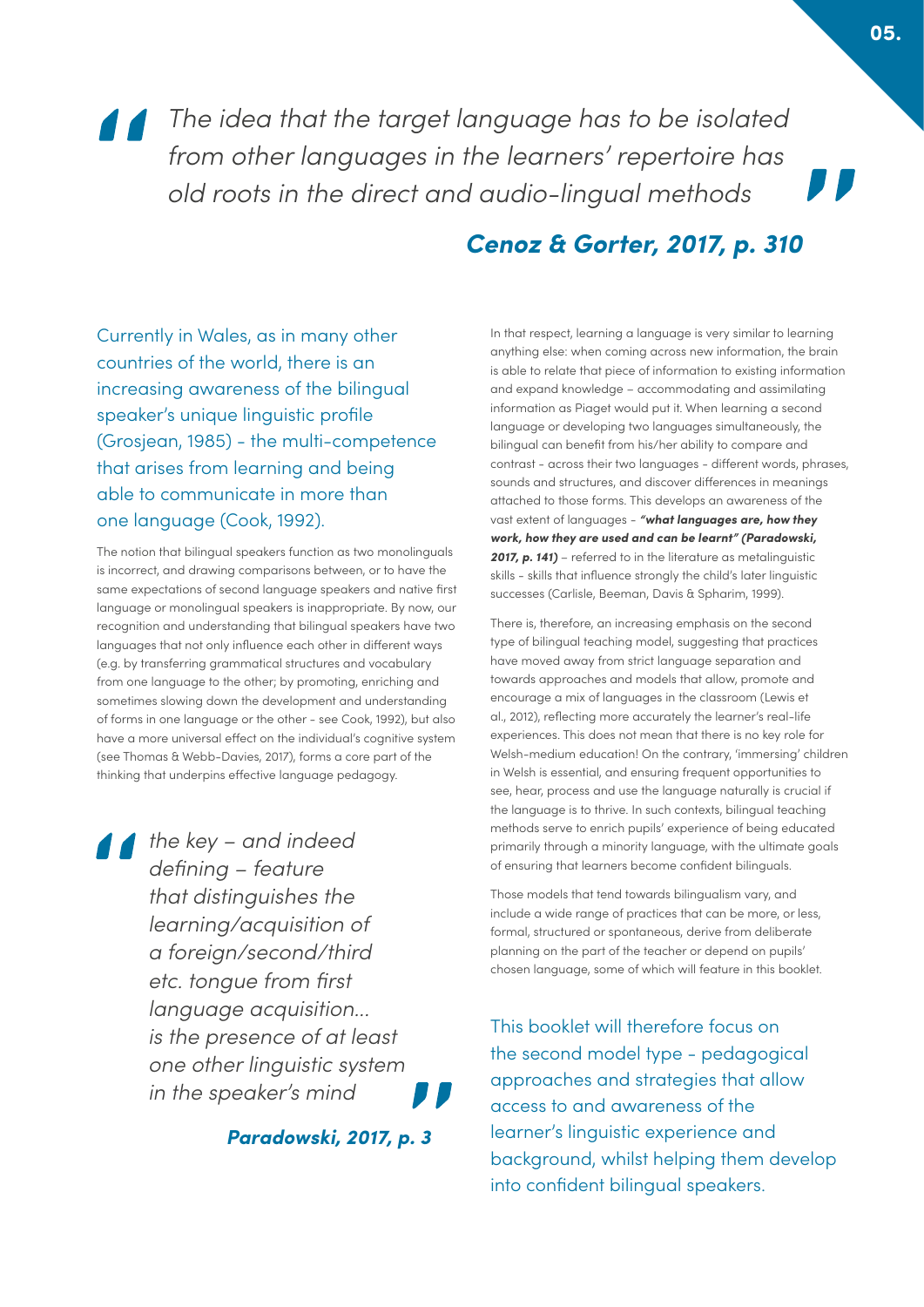# Methods of Interaction

Teaching knowledge or a subject (the 'content') through the medium of a language that is new to a child (the linguistic medium) is challenging, and the **linguistic interaction between the teacher and the child is key**, not only for the purpose of identifying the child's achievements linguistically and intellectually, but also in terms of encouraging the child's continued use of the language.

Teachers in immersion schools act as both 77 content teachers and language teachers and they attempt to create naturalistic conditions similar to those in which L1 learning takes place  $\blacksquare$ 

**Ó Duibhir, 2018, p. 55**

The informal context of the early years 77 classrooms lends itself well to naturalistic speech and interaction amongst children. However, at this early age, many of the children lack sufficient conversational abilities in Welsh which means that for those who are lacking exposure to Welsh outside school, the only way to converse fully with another child 7 7 (and also with the teacher) is in English

**Thomas, Lewis & Apolloni, 2012, p. 255**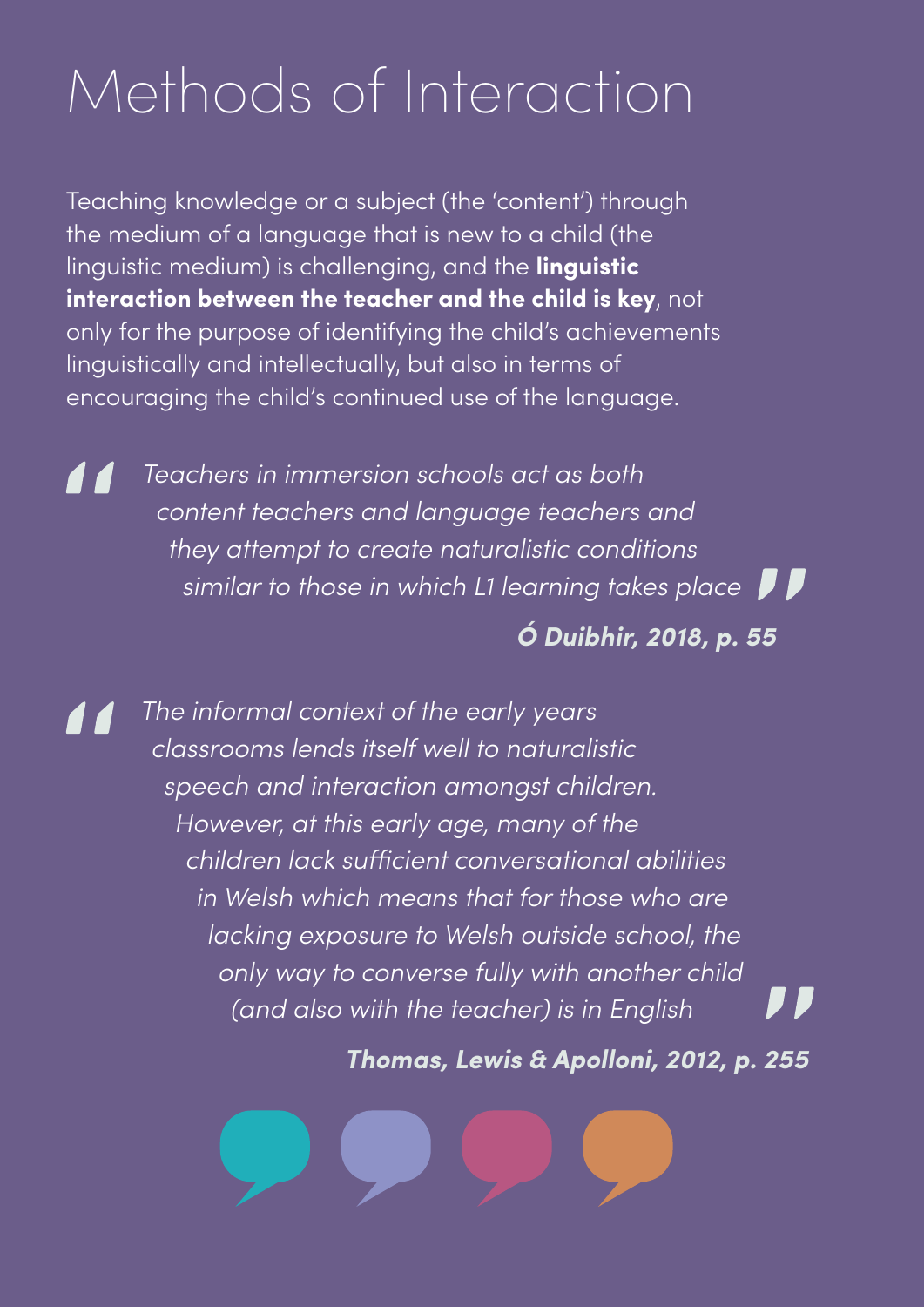# **Language correction:**  Targeting appropriate use of Welsh

If a child's utterance is ungrammatical in Welsh, if they use an incorrect word for a particular meaning, or if they over-use (or are over- or totally dependent on) another language, it is good practice to respond by discussing the correct meaning or the appropriate form by resorting to one of the following (Lyster & Rannta, 1997 - from Ó Duihbir, 2018, p 43):

| <b>Explicit correction</b>                | Correcting the utterance                                                                                                                                                                                                                                           |
|-------------------------------------------|--------------------------------------------------------------------------------------------------------------------------------------------------------------------------------------------------------------------------------------------------------------------|
| <b>Recasts</b>                            | The teacher recasts the utterance without repeating the 'error'.                                                                                                                                                                                                   |
| <b>Clarification requests</b>             | Communicate to the child that the utterance is not comprehensible to the teacher or that<br>the utterance is poorly formed and that it is necessary to re-present or reconstruct it.                                                                               |
| <b>Metalinguistic</b><br>feedback         | Discuss by questioning, commenting or sharing information relating to the<br>appropriateness of the utterance without presenting the target form.                                                                                                                  |
| <b>Elicitation of</b><br>another response | This may involve asking the child directly to re-present the utterance; re-presenting part<br>of the utterance to the child and encouraging him/her to complete the utterance; asking<br>the child directly which form is most appropriate for the utterance, etc. |
| <b>Repetition</b>                         | Repeating and drawing specific attention to the<br>divergence from the target form/meaning.                                                                                                                                                                        |

Lyster et al. (e.g., Lyster & Rannta, 1997; Lyster & Mori, 2006), found that recasts were the most frequent feedback used by teachers. Recasts were considered to be effective as it encourages the pupil to concentrate on form. However, this type of approach is likely to be more effective with older rather than younger children - children who have a relatively good grasp of at least one language system - and there is plenty of evidence that correcting the utterance of very young children, even by encouraging them to imitate the exact same sentences when corrected, is difficult (see example from McNeill, 1966).

| Child:                                 | Nobody don't like me.                               |  |
|----------------------------------------|-----------------------------------------------------|--|
| Mother:                                | No, say 'nobody likes me'.                          |  |
| Child:                                 | Nobody don't like me.                               |  |
| this interchange repeated eight times! |                                                     |  |
| Mother:                                | No, now listen carefully;<br>say 'nobody likes me'. |  |
| Child:                                 | Oh! Nobody don't likes me.                          |  |

McNeill, 1966

# **When to 'correct'?**

It is not possible to 'correct' every divergence from the target form by every pupil in every lesson. Doing so would not only reduce the time for focusing on lesson content and the child's conceptual understanding of the subject, but would also destroy the pupil's self-confidence.

Correcting a child (individually, or in front of others) directly can also have a negative effect on their selfconfidence, by sending a clear message that his/her Welsh, despite their best efforts, is not good enough.

This is why it is important to discuss the utterance with the child in a constructive manner, and to do so **after** receiving the child's utterance and his/her attempt to communicate in Welsh.

The utterance the child produced can be discussed in a sensitive and more constructive manner by comparing and contrasting other utterance forms that carry the same target meaning, thereby nurturing those critical metalinguistic skills that will contribute to further language skills in due course.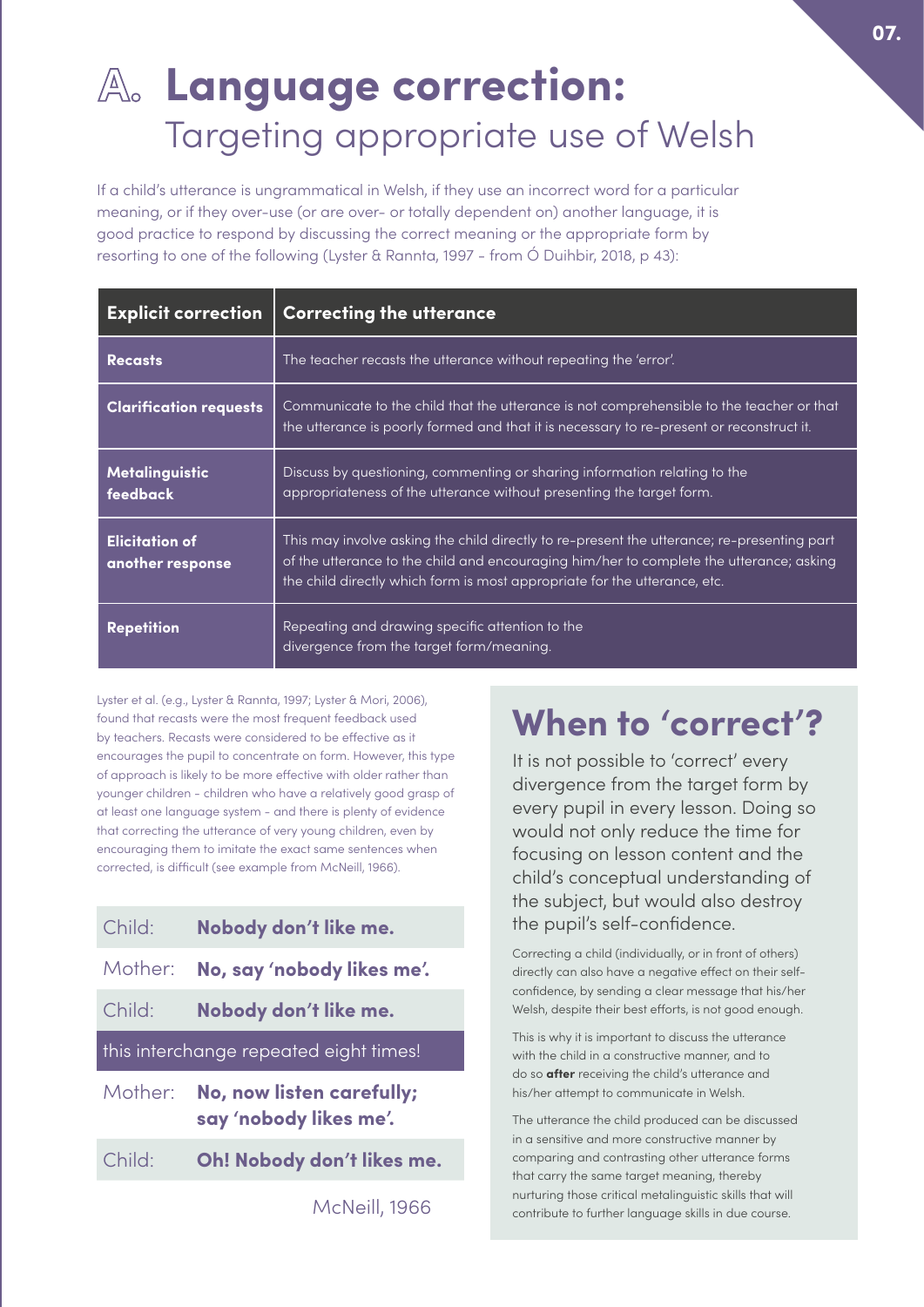# **Discourse strategies**

#### **Monolingual discourse strategies Bilingual discourse strategy**

Declaration of an inability to understand the child's English utterance or insisting that the child use the target language (Welsh)

Accepting - no matter in which language - the child's utterance and continuing the conversation bilingually

In contexts where the lesson/education is through the child's second language, there is often a tendency for the child to rely on his/her first language when responding orally.

When this occurs in conversation the teacher has three obvious choices: encourage or insist the child respond in his/ her second language; accept the utterance and continue to converse (either in the child's second language or by turning to his/her first language); or a combination of both.

#### Example:

#### **Monolingual discourse strategy (a fictitious example)**

|        | Teacher: Oes gen ti glustffonau?            |
|--------|---------------------------------------------|
|        | 'Do you have earphones?'                    |
| Child: | I don't need them                           |
|        | Teacher: Yn Gymraeg os<br>gwelwch yn dda    |
|        | 'In Welsh please'                           |
|        | or                                          |
|        | Teacher: Sut mae dweud hynny<br>yn Gymraeg? |
|        | 'How does one say<br>that in Welsh?'        |

# **Bilingual discourse strategy**

| (example from Thomas, Lewis & Apolloni, 2012) |  |
|-----------------------------------------------|--|
|-----------------------------------------------|--|

|        | Teacher: Oes gen ti glustffonau?                        |  |
|--------|---------------------------------------------------------|--|
|        | 'Do you have earphones?'                                |  |
| Child: | I don't need them                                       |  |
|        | Teacher: Ond mae pawb arall isio<br>i ti ddefnyddio nhw |  |
|        | 'But everyone else wants<br>you to use them'            |  |
| Child: | There's no sound                                        |  |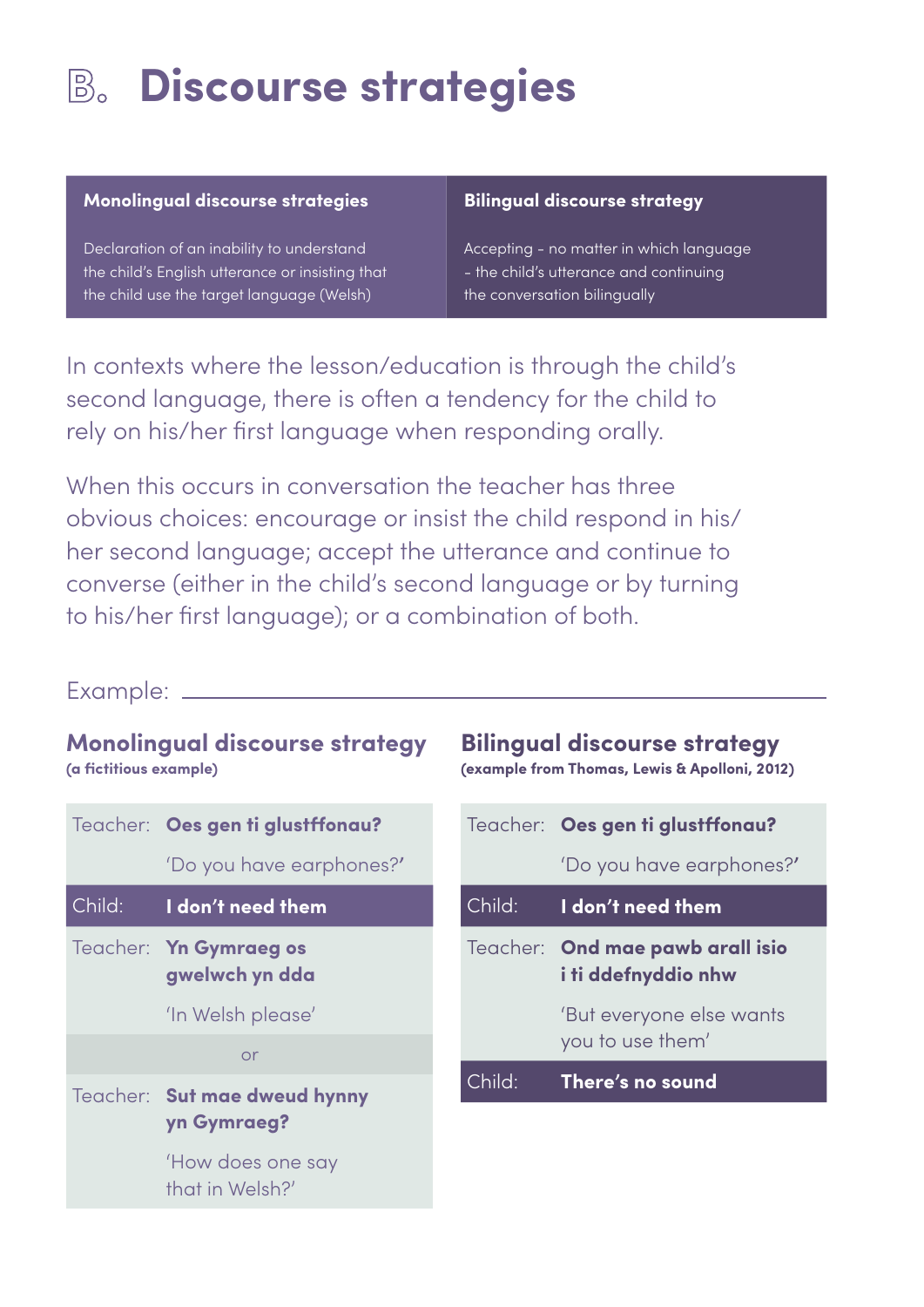# **Advantages/Disadvantages**  (Thomas, Lewis & Apolloni, 2012)

|                                      | <b>Advantages</b>                                                                                                                                                                                                                                                                                     | <b>Disadvantages</b>                                                                                                                                                                                                                                                                                                                                                                   |
|--------------------------------------|-------------------------------------------------------------------------------------------------------------------------------------------------------------------------------------------------------------------------------------------------------------------------------------------------------|----------------------------------------------------------------------------------------------------------------------------------------------------------------------------------------------------------------------------------------------------------------------------------------------------------------------------------------------------------------------------------------|
| Bilingual<br>discourse<br>strategy   | • Child knows they are understood<br>• Child demonstrates what<br>they understand of the<br>language they are hearing<br>• Child is not made to feel<br>uncomfortable for having used their<br>stronger L1 or to feel humiliated<br>for getting the Welsh 'wrong'.<br>• Such sensitivity is important | • This type of strategy does<br>nothing to encourage the child's<br>active use of spoken Welsh                                                                                                                                                                                                                                                                                         |
| Monolingual<br>discourse<br>strategy | • It is possible to follow the strategies<br>mentioned above (obvious<br>correction; recasts, etc.) when<br>encouraging the use of Welsh<br>• Child is provided with an opportunity<br>to use their oral skills in Welsh<br>• Teacher is indicating that they know<br>that the child can speak Welsh  | • Child may feel humiliated for not having<br>the skills to respond so well in Welsh<br>• Child may feel uncomfortable for<br>having used their stronger L1<br>• Child can feel forced rather than<br>encouraged to use their Welsh<br>- teachers need to be cautious<br>in their chosen language<br>• Child's home language (and therefore<br>their culture/heritage) is disrespected |

Penalising the learner for using her/his L1 may be sensed as down-grading its status, making it 'inferior', which is an insensitive and inconsiderate approach

#### **Paradowski, 2017, p. 201**

# **Recommendations for good practice**

• One could hold a bilingual conversation with a child, especially a young child who has a weaker grasp of the language, and compliment the child afterwards for having the ability to hold such a conversation – a signal that they understand Welsh. At the end of the conversation, a short discussion could take place regarding appropriate vocabulary and expressions should the child respond in Welsh.

• As the child becomes older this conversation can take place bilingually, followed by a discussion of relevant Welsh vocabulary and expressions, before carrying out the same conversation once again, this time by encouraging the child to hold the whole conversation in Welsh.

**• It is possible to keep a record of the types of expressions** children tend to present in English over Welsh, to identify any specific forms that may require attention.

Ultimately, encouraging extended use of the target language is a fundamental part of bilingual education.

**We will look at this aspect in the next section.**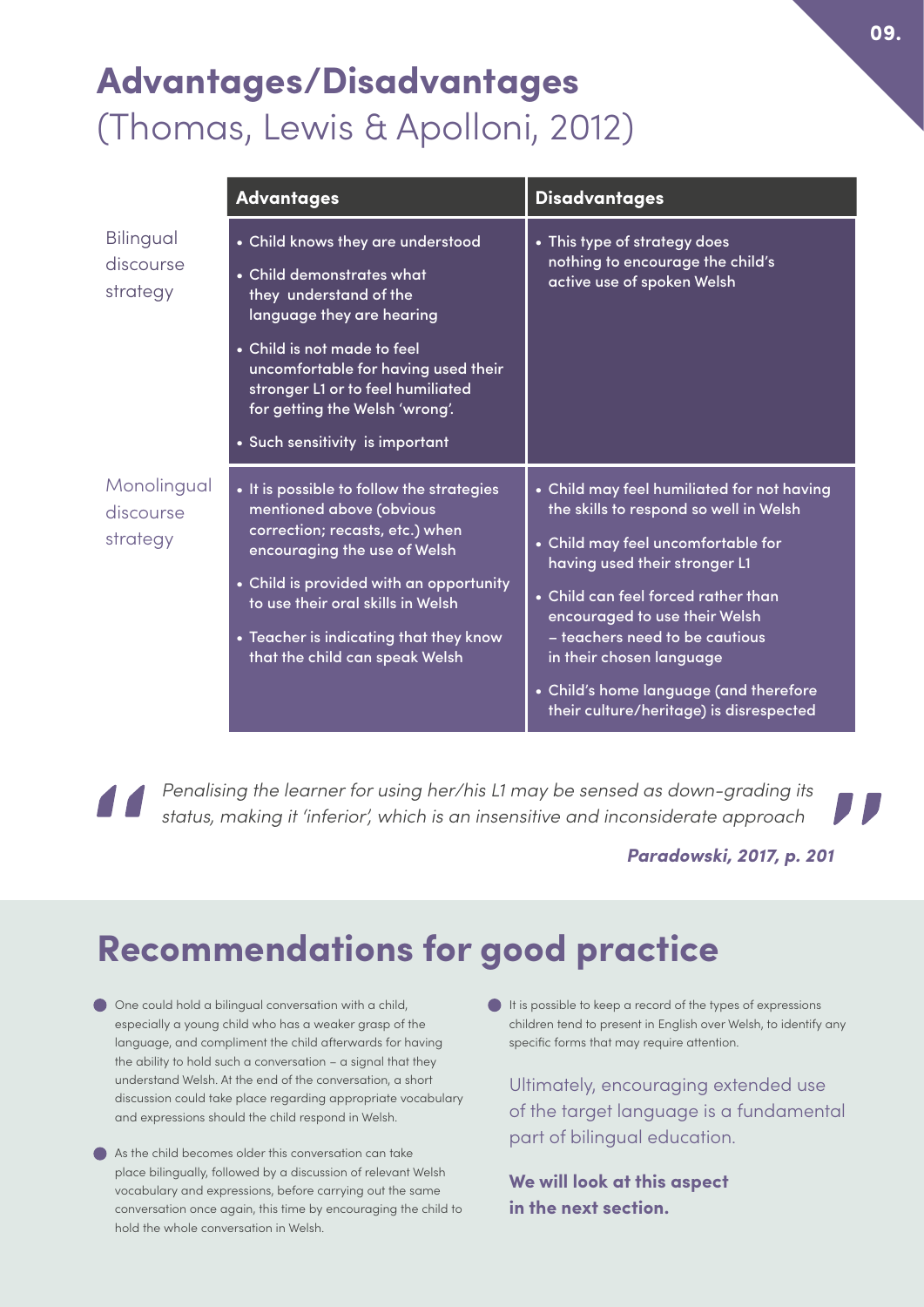# **Teacher input - child output:**  creating opportunities to produce extended language

…it has been observed that the teacher 44 does most of the talking in contentoriented classes with pupils having little opportunity for sustained production

### **Ó Duibhir, 2018, p. 36**

Listening to teacher input and engaging with written material in Welsh allow children to develop a working knowledge of the language, particularly in terms of literacy and the development of academic vocabulary, but this alone is not enough to ensure productive mastery of the language and to develop the underlying confidence to use the language in any situation, which many children lack

### **Thomas, Lewis & Apolloni, 2012, p. 257**

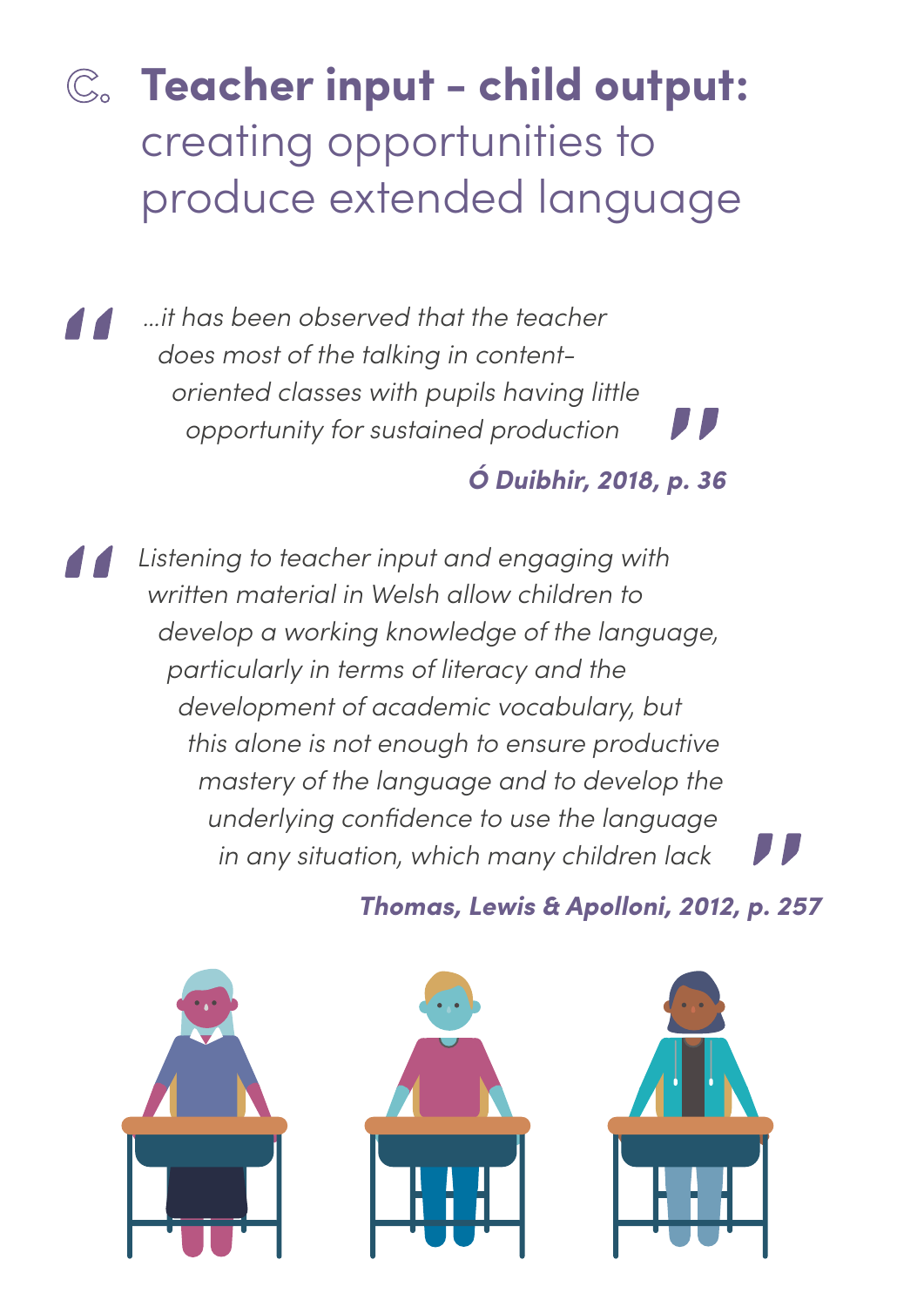The classroom does not provide the second language learner with the same breadth of linguistic experiences as he/she experienced when learning his/her first language. Consequently,

> one cannot expect that there will be the same opportunities for output or for the diversity of input required

#### **Ó Duibhir, 2018, p. 36**

However, school classrooms in Wales offers the opportunity not only to ensure children experience constant contact with Welsh, but also to encourage them to produce and formulate responses in the form of extended language, and to consider methods and appropriate use of those responses in different situations and in different domains.

Studies show a relation between the extent of time a child spends hearing (input) and speaking a language (output), and his/her proficiency in that language. Language input includes what is spoken by others (adults and children's peers), and what the child hears him-/herself produce.

Eliciting extended sentences from children therefore adds to and facilitates the relationship between input and output, and provides exposure to more complex forms of the language.

The essence of this is that there needs to be a focus on learning Welsh in an active manner, not passively, encouraging children to contribute through extended language to conversations and activities both in and outside school.

In terms of pedagogical methods, then, the focus here is on the teachers' use of Welsh, particularly in terms of formulating questions for the class or individual children, which provide an opportunity for children to respond and communicate by using extended sentences/answers in Welsh.



### **Research by Ramírez et al. (1991):**  observing the interaction between teacher

and child in immersion classes in the USA:

**In over half of cases children's responses involved non-verbal responses and gestures.**

When responding with language, those responses often included expressions the children knew from memory (e.g. one-word answers), or the repetition of parts of the teacher's question, thereby diminishing the need for the children to produce and formulate new expressions for themselves.

Responding in this way can have a negative effect on children's general cognitive/ academic development. If the pedagogic format allows passive interaction with what is being taught, the experience of dealing with and manipulating complex higher-order thinking - which is essential for academic development – becomes somewhat of a rarity.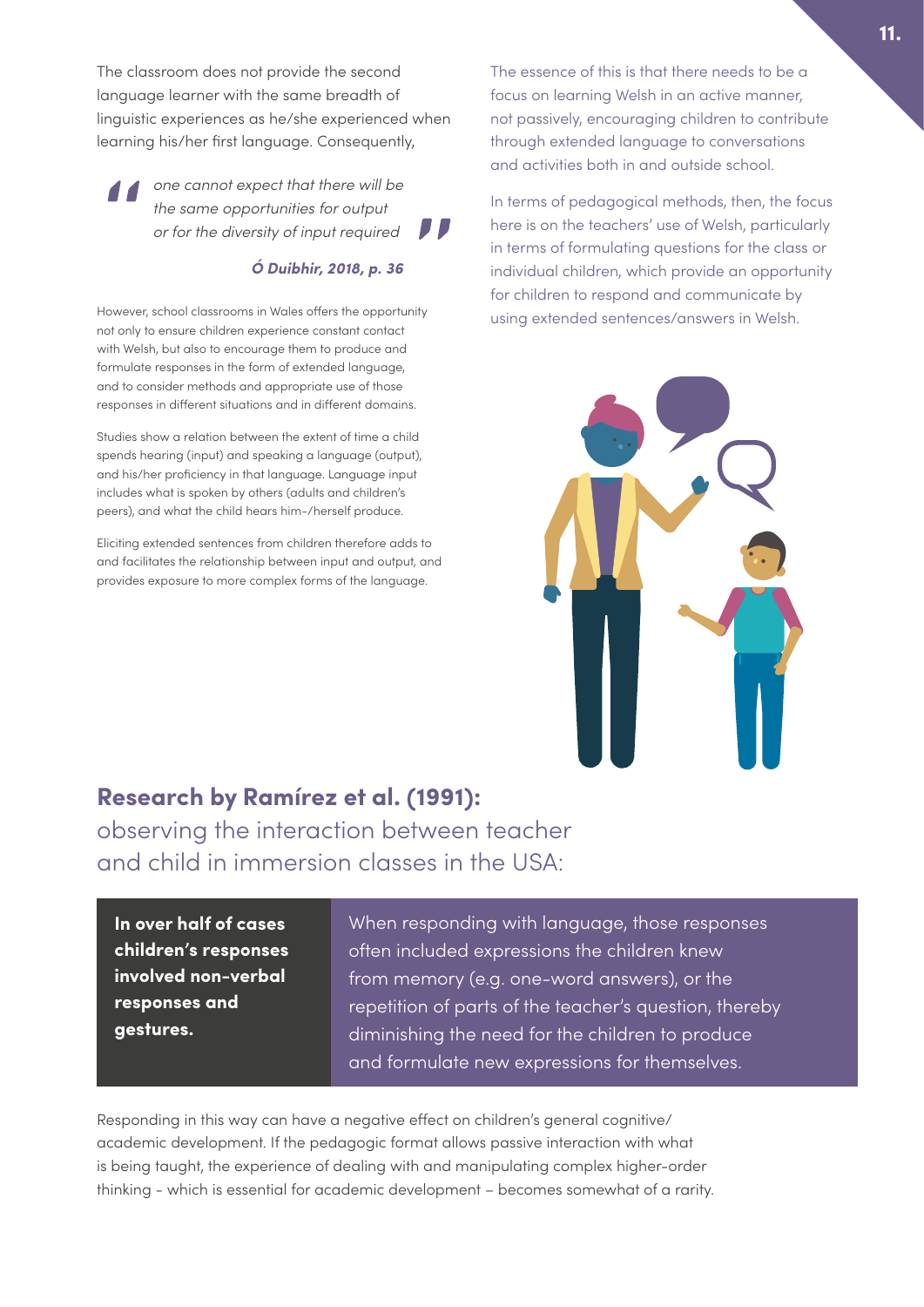The following represents findings from a study that conducted intensive observations of the interactions between pairs of interlocutors (teacher-child and child-child) in three classes in each of 10 schools across Wales.

|                                                          | Type of Child                            | <b>Extended</b><br>language | One-word<br>responses | Non-verbal,<br>gestural<br>responses | Responses<br>in English |
|----------------------------------------------------------|------------------------------------------|-----------------------------|-----------------------|--------------------------------------|-------------------------|
| <b>Children in</b>                                       | L1 child: girl                           | 134                         | 59                    | 12                                   | $\overline{O}$          |
| teacher-child<br><b>interactions</b>                     | L1 child: boy                            | 143                         | 64                    | 3                                    | $\overline{2}$          |
|                                                          | L <sub>2</sub> child: girl               | 188                         | 101                   | 3                                    | 55                      |
|                                                          | L <sub>2</sub> child: boy                | 168                         | 93                    | 8                                    | 61                      |
| <b>Children in</b><br>child-child<br><b>interactions</b> | L1 child's<br>response: girl             | 193                         | 15                    | $\overline{O}$                       | 39                      |
|                                                          | L1 child's<br>response: boy              | 219                         | 17                    | $\circ$                              | 45                      |
|                                                          | L <sub>2</sub> child's<br>response: girl | 230                         | 15                    | $\Omega$                             | 273                     |
|                                                          | L <sub>2</sub> child's<br>response: boy  | 207                         | 8                     | $\bigcap$                            | 329                     |

The frequency of types of interactions observed during 30 minute blocks are presented in the table below (Thomas, Lewis & Apolloni, 2012) \*:

\*Note that the number of utterances varied according to the nature of the task given to the pupils.

### **Interesting observations emerging from the study:**

- Gestural, non-verbal responses were rare, which suggests children in Wales do respond orally when questioned.
- L1 and L2 children male and female were given opportunities to respond in the form of extended speech, and did so more frequently than they used one-word responses.
- **However, children's responses did vary, with the extent of this** variation linked to the linguistic dynamics of the area where the school was located, and on the number of speakers and the linguistic dynamics between L1 and L2 speakers in the class.
- There were ample opportunities to respond in the form of extended language when speaking with peers, although there were also plenty of opportunities when speaking with the teacher.
- English responses were rarer among children from Welsh-speaking families when speaking with the teacher – greater when speaking with their peers.
- When the majority of children in a class was from non-Welsh-speaking homes, there was a tendency to use more English when responding to teachers' questions, with even children from non-Welsh-speaking homes often responding in English in that context.
- Younger children, 4- to 7-years-old, who had no contact with Welsh outside school, tended to respond and chat in English, despite Welsh-language instructions.
- Among peers, this tendency on the part of children from non-Welsh-speaking backgrounds was even stronger, and, to a greater extent, formed the socializing norm.
- Girls tended to make more use of Welsh than boys.
- **L2 children tended to migrate toward each** other when undertaking group work, with a tendency for L1 children to work together too: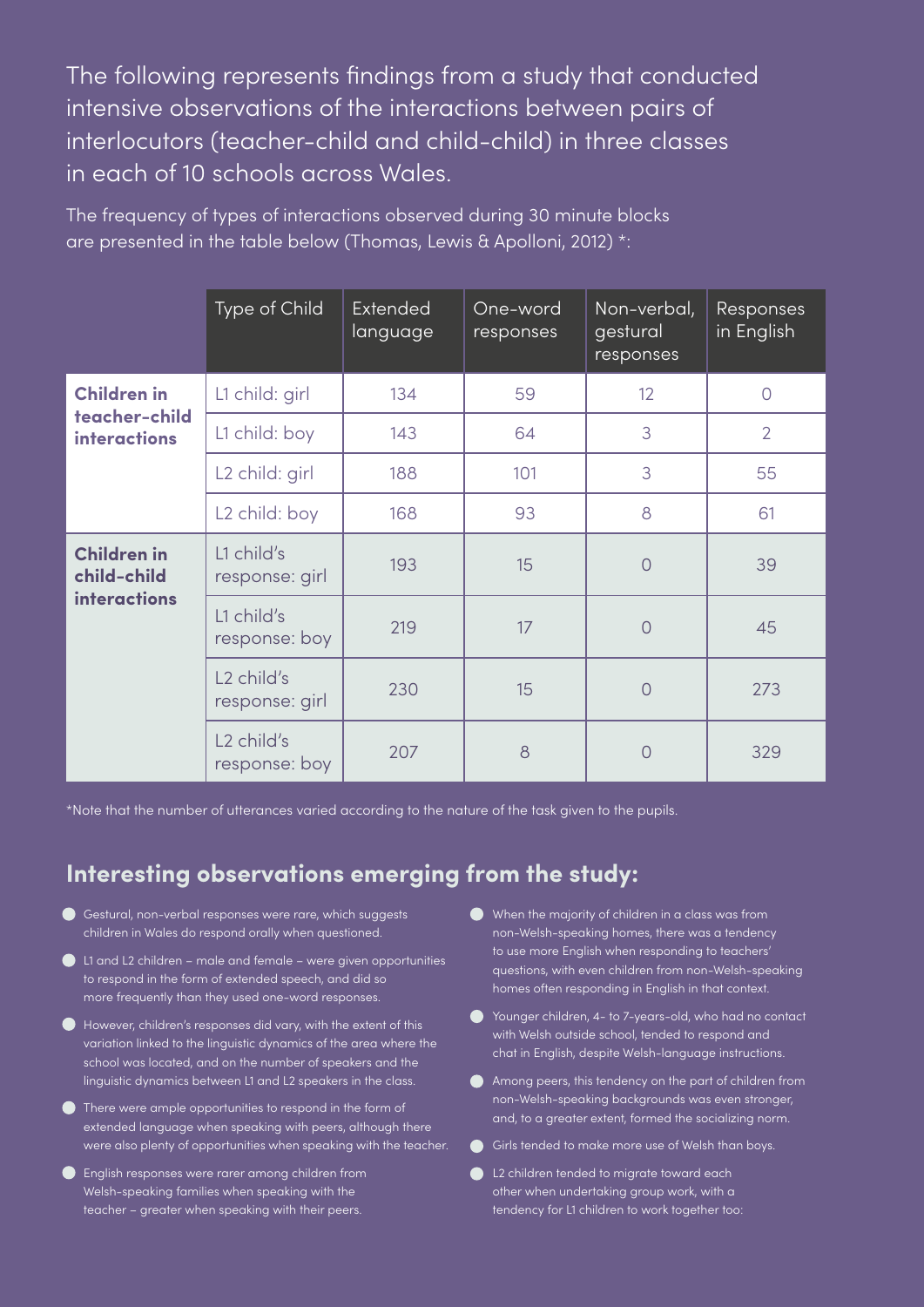In some cases, young 4- and 5-year-old L1 Welshspeaking children may also be limited in their knowledge of English. In some classrooms, for this reason, L1 children may continue to address the L2 child in Welsh and the L2 child may continue to address the L1 child in English. When possible, they seem to choose to interact with others who speak their preferred language well

In some cases, the teacher would remind children to use Welsh in the classroom. When this happened, those using English usually changed to using Welsh; however, they soon reverted back into English

## **Thomas, Lewis & Apolloni, 2012, p. 255**



When the teacher is not overseeing or directly contributing to an activity, it is difficult to ensure that children will continue to use Welsh, unless a specific task is set (see Translaguaging, and Task-based Learning).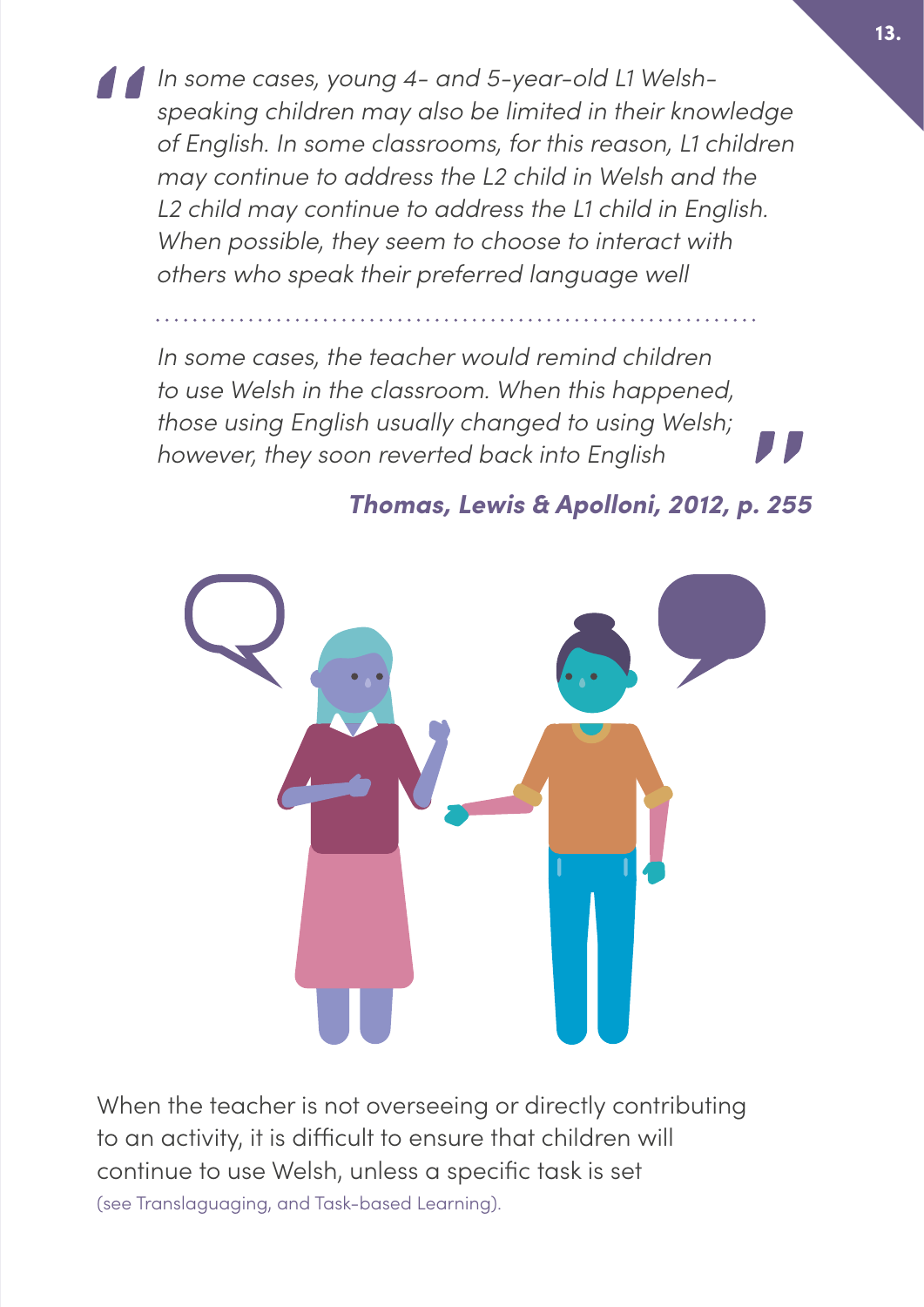# Examples of good practice seen among teachers:

#### **Follow-up from a one-word response question to a question eliciting an extended response** When communicating with a class



#### **Adapting information**

of children from different language backgrounds, teachers formed questions by translating some key elements, such as individual words (rather than repeating the entire sentence in the other language).

Although this helps ensure that each child in the class understands the information provided, it is doubtful as to whether children will use/remember the term in Welsh rather than in English without encouragement or a specific reason to repeat it, or without having a wider discussion about the term that would help lead to its co-activation alongside the English term within the neural networks of the brain.

When children responded in Welsh but with English vocabulary (e.g. Miss, 'di X ddim yn shario! 'Miss, X isn't sharing!' Miss, mae X wedi give hwnne i Y 'Miss, X has given that to Y'), the teacher tended to respond by asking whether the child meant 'rhannu/share' or 'rhoi/give', or by asking them to say the word/phrase in Welsh.

A 'monolingual' strategy of this kind can increase the child's awareness that a Welsh form exists and that it is possible to express their intended meaning in Welsh. However, these example demonstrate the child's lack of awareness of (or inability to remember) some verbs or verb forms in Welsh, and the discussion could be followed-up by talking about the different forms of the verb, comparing how the same meaning can be expressed in full in Welsh and in English, etc.

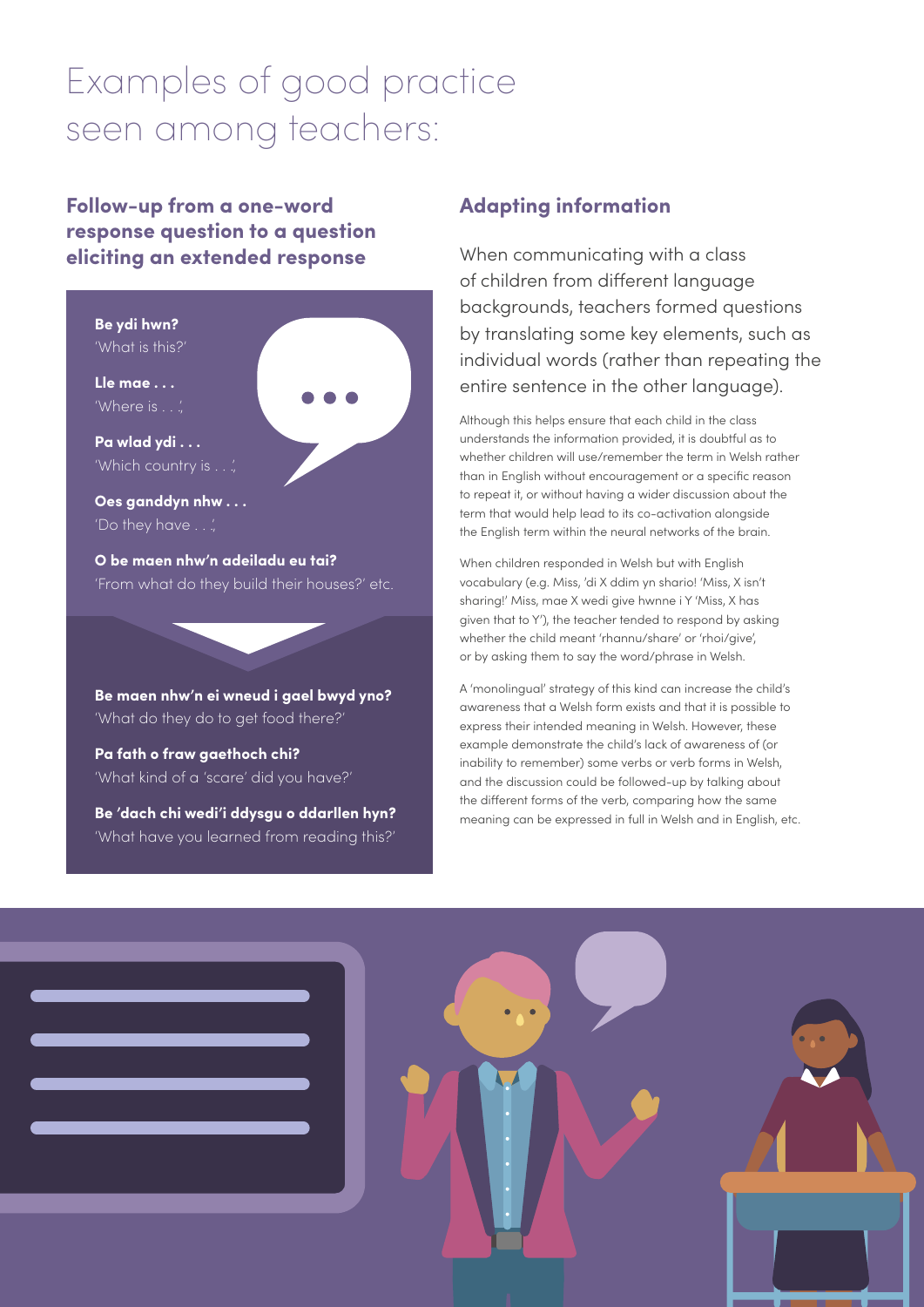# **Recommendations**  (from Thomas, Lewis & Apolloni, 2012, p.257-258):

- When addressing the class as a whole, the teacher can subtly address some errors in production (which all children access) by reiterating the child's answer in the appropriate way whilst continuing the conversation with the child, thus accepting and expanding further on the child's response. Since the language of interaction between children often changes into English when engaged in group work (see below), providing children with modelled ways of expressing themselves in Welsh (beyond single-word responses) during the whole class address may encourage children to continue to express themselves via complex extended speech during peer–peer work activity, particularly for those for whom Welsh is their L2.
- **Carefully pre-selected work-pairs that rotate throughout the** year would be one way of ensuring linguistic enrichment amongst L1–L1 pairings (see e.g. Lewis 2004), encouraging minority language use amongst L1–L2 speakers, and careful selection of pair-work activity (e.g. a requirement to produce a short verbal report of their activity to the class at the end of the session/end of the day) with regular monitoring of language use by the teacher would ensure target language development amongst L2–L2 pairings.
- Group-work activity should ideally involve mixed groups of boys and girls where possible, including a mixture of L1 and L2 children (if there is enough of a variety in the classroom). Boys clearly need more encouragement to use their Welsh and need structured activities that relate to male interests that require oral fluency in the language. Having a 'feedback' goal to an activity could allow for the purposeful selection of one boy per group to report – in Welsh – to the class about the process of completing their task, another to report on the findings, another to report on limitations of what they did or how they did it, or how else they could have solved the problem, etc. Such activities would compel the boys to discuss their work with their peers in Welsh in order to achieve that goal.
- Promoting the use of Welsh amongst L2 speakers is a clear objective for all schools. However, encouraging L1 children to use Welsh with their L2 peers is key to the fulfilment of such an objective in order that they become willing facilitators of a 'language monitor'-type role. Raising awareness of the importance of speaking Welsh and of the benefits of being bilingual in the multicultural and multilingual world we live in is paramount to this goal and should be encouraged and supported.
- Teachers need to be vigilant (but not demanding or prescriptive) about children's use of language in their activities, aiming to allow L1 children time to work/ play with other L1 speakers for the purpose of language enrichment, whilst giving L1 children a 'facilitator' role in encouraging use of Welsh in mixed language pairings.
- **Groups of L2 speakers or L2-L2 pairings need constant** intervention from the teacher/teacher assistant in order to keep the children's Welsh active, in the spoken as much as in the receptive and written domains.



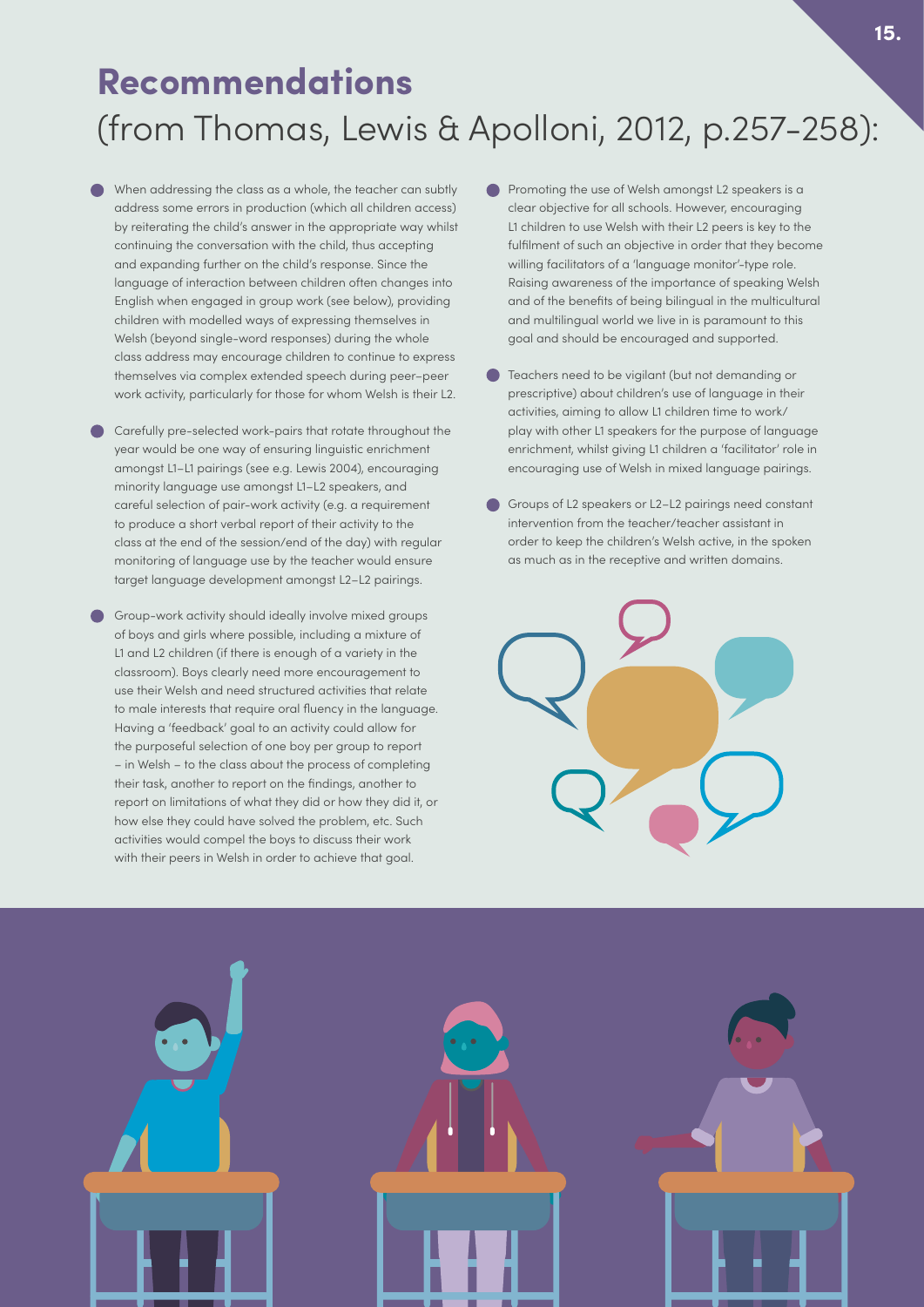# Translanguaging

...a pedagogical practice that alternates  $\blacksquare$ the use of Welsh and English for input and output in the same lesson. The idea is to get information in one language and to work ,,, with that information in the other language

**Cenoz & Gorter, 2017, p. 311** 

## **Definition/background/aim**

According to García (2009), Translanguaging, in the original sense, occurs where the input of the lesson (the receptive/passive skills, e.g. reading materials, the teacher's speech) and the output (the productive language skills, e.g. written work, group discussion) are intentionally planned and varied across the different languages.

According to Lewis et al. (2012), this variety allows the child to make use of his/her stronger language in order to promote development of his/her weaker language, thereby enriching understanding, which can contribute to greater proficiency in both languages.

The cognitive skills that are triggered when using two languages simultaneously are different from the skills triggered when reading, listening, speaking and processing one language, and develop Executive Function skills such as information management, choosing and selecting information, qualifying and assimilating information, etc. - key skills which are often strongest among speakers of more than one language.

As is the case with translation, translanguaging requires a deep understanding of the language and the content of the input material if the meaning of that content is to be effectively communicated in the output language. Unlike translating, however, which is a temporary activity which requires recalling and recognising equivalent vocabulary and phrases with the main purpose (in the classroom) of increasing the capacity to work in the second language (Lewis et al, 2013), the task of translanguaging requires deep processing, as well as the exchange of meaning which enriches language development and contributes in due course to the development of the learner's meta-linguistic skills.

The term, and its related connotations, is rooted in the pedagogical tradition, particularly in minority language contexts, although the term has since been adopted to refer to the complex and unique language behaviour of the multilingual.

The aim of translanguaging as an educational approach is to address the fact that children who receive their education in Welsh (or in any other language) are likely to access educational information by various means (and of various types) in English (or in another language, such as Welsh), whilst also recognising that omitting a child's first language is more damaging to the development of his second language than allowing the child to take advantage of his skills in both languages. However, many are of the opinion that translanguaging permits an increasing use of English in the classroom, thereby posing a threat to pupils' development of Welsh.

Baker (2006) claims that translanguaging offers a deeper understanding of a subject than that provided in a monolingual context, where students can write about a topic without fully understanding it. With translanguaging, processing information is essential if it is to be re-presented in another language. It is also claimed that translanguaging helps to develop verbal communication and literacy in the weaker language and that it serves as a means of integrating L1 and L2 speakers. A further advantage is that it offers the opportunity for monolingual parents to discuss and contribute to their children's school work although the work occurs in a language they do not understand, as translanguaging leads to the processing and communication of information between languages.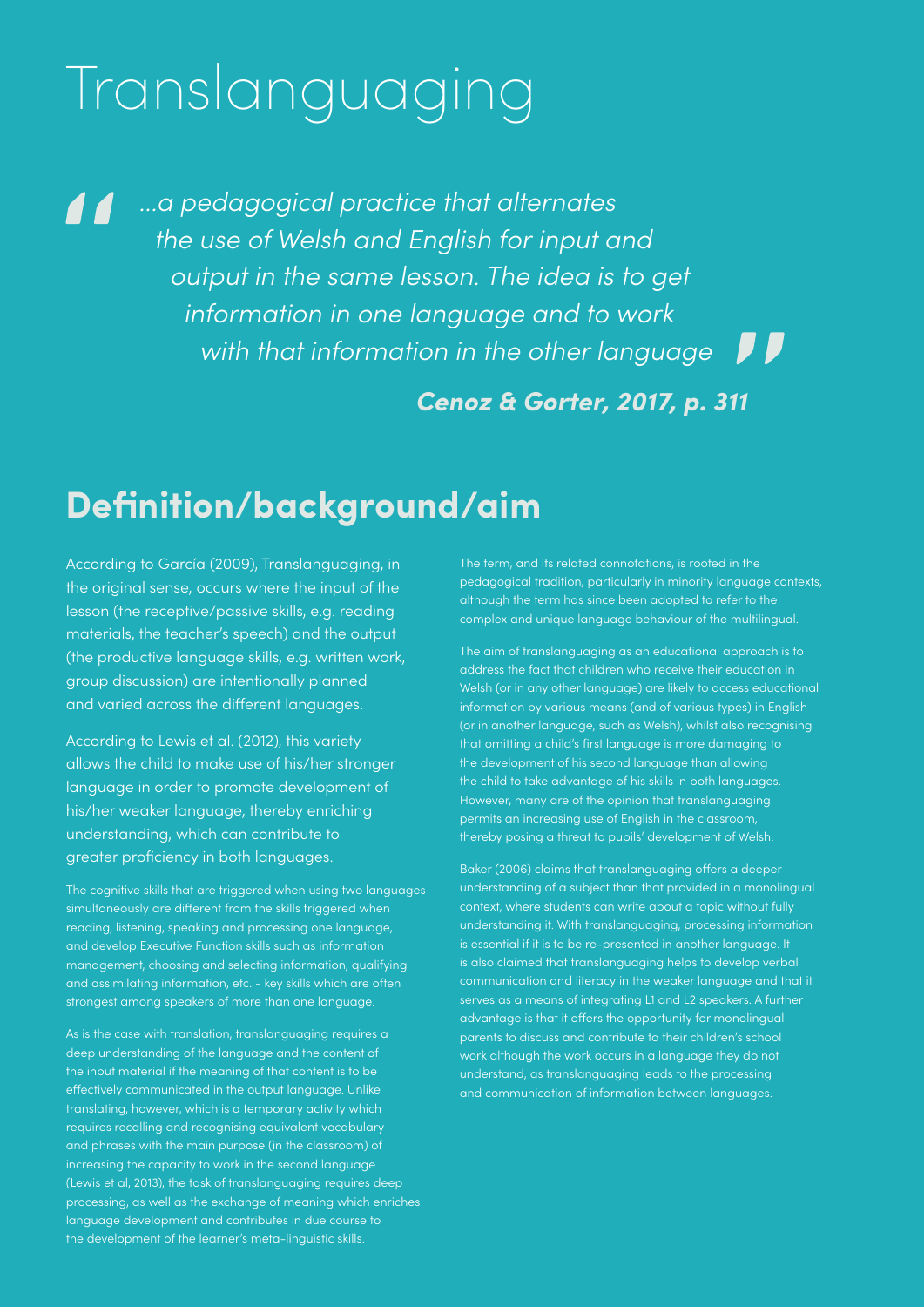# **Its use in the classroom**

Translanguaging is used largely amongst children aged 7 - 11 rather than amongst younger children, probably due to the need to focus on Welsh immersion methods during the early years, and a lack of awareness on the part of L1 Welsh children of English, and of L1 English children of Welsh, in the 4 - 7 age group.

# **Different models:**

There are different models of translanguaging, such as teacher-led and child-led translanguaging.

The former occurs with the teacher's support either for new bilingual speakers, when the teacher suggests which language should be used to complete the task and offers elements of scaffolding, or for competent bilingual speakers, when the teacher offers suggestions only.

Evidence shows that translanguaging tends to be more typical in certain subjects than others. In one study it was greater availability of written texts that can be read in one language then analysed in the other, in, for example, a geography lesson, as well as the perception that subjects emphasis, thus justifying a greater use of English.

Student-led translanguaging occurs where those students are competent speakers, and able to arrange their language skills when receiving and producing information.

In both cases it is possible to use translanguaging cues to scaffold the child's use of his/her weaker language in order to ensure that the activity is then undertaken in the target language – e.g. by helping the child form appropriate responses in Welsh, or by designing a template of the appropriate syntax. This can come either via the teacher or via another pupil with stronger skills in the language.



### An example of **teacher-led** translanguaging:

A Religious Education Class of 7 - 9 and 9 - 11 year olds, with mixed L1 and new L2 speakers. The subject of the lesson was the Jewish festival of Hanukkah. The teacher had prepared an English worksheet. The task was to write facts based on the worksheet in Welsh. To do this, the teacher helped the children when reading the English sheet, then showed them models for sentence patterns to be used for the writing task, providing scaffolding for the new bilingual speakers.



### An example of **student-led** translanguaging:

A History lesson in a class of 9-11 year olds, L1 and L2 balanced bilinguals. The topic of the lesson was Stone Age eating habits. Students had received English information from the teacher taken from the internet, and used listening and reading skills to process the information. The results were recorded in Welsh, using Welsh terms without the use of a dictionary. The results were presented to the class in Welsh.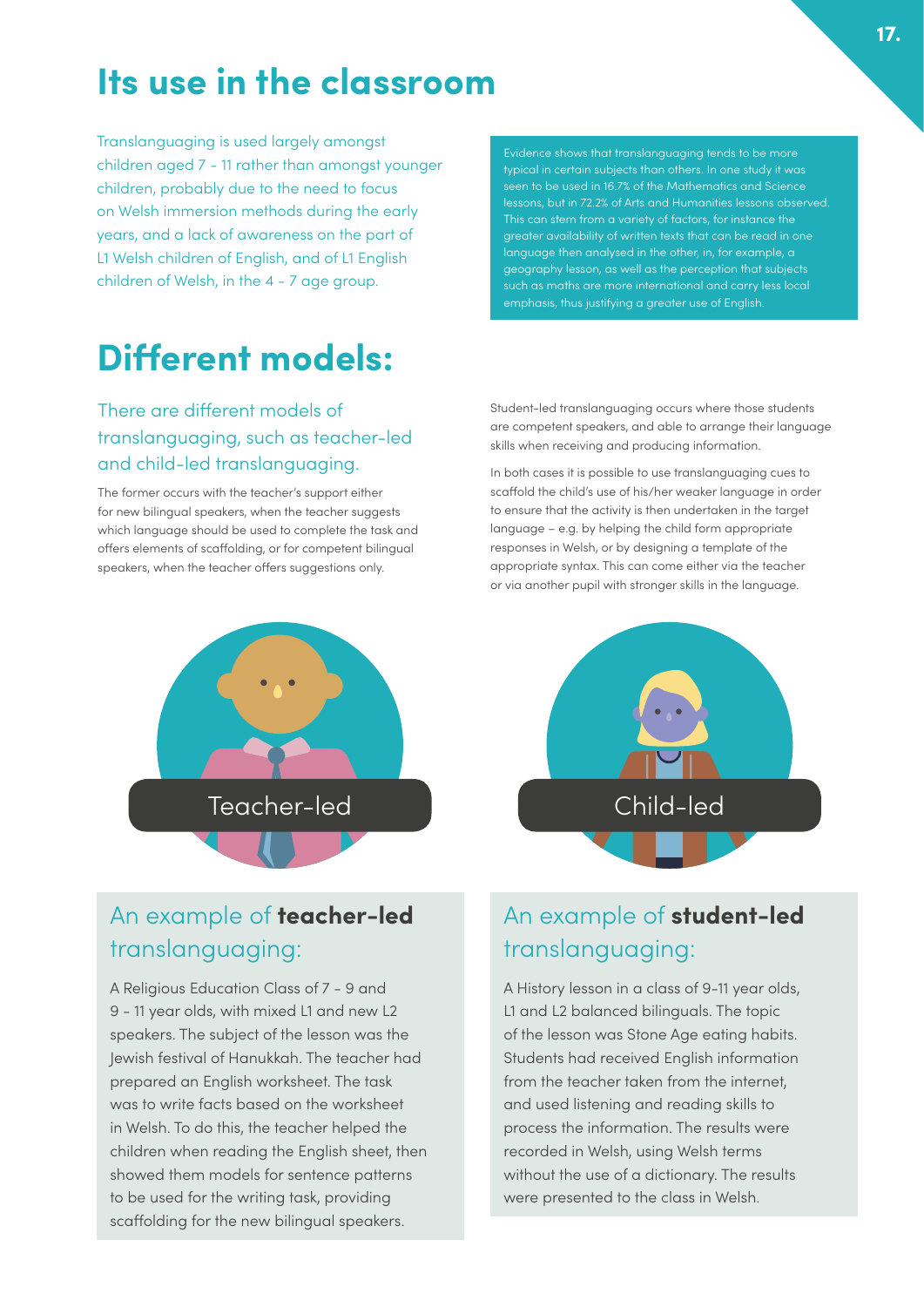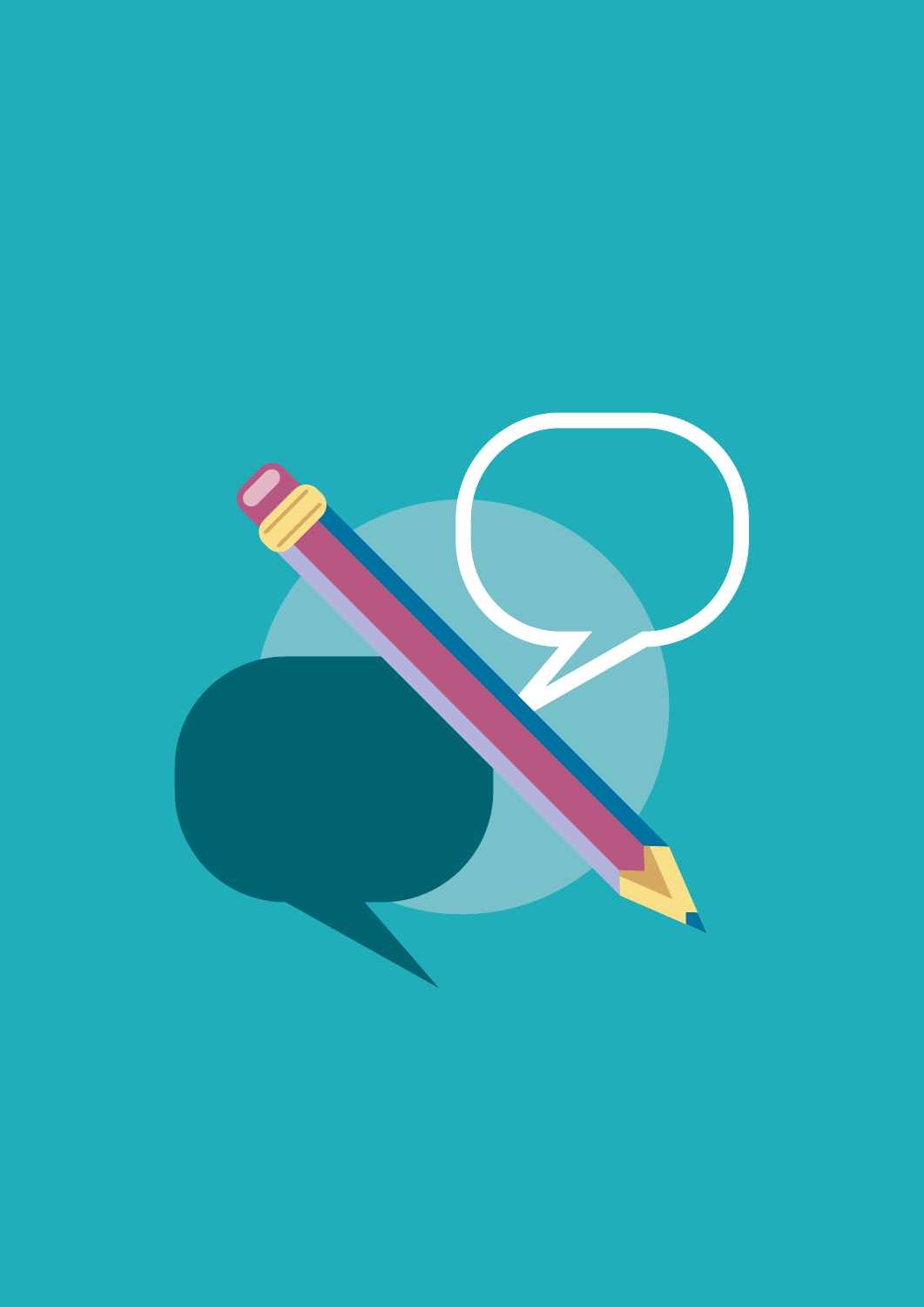# **Translanguaging in the classroom**

Within the classroom, two other layers of translanguaging can be found - translanguaging without a specific pedagogical aim (Basic Interpersonal Translanguaging - BIT) and translanguaging for learning and teaching (Cognitive Academic Translanguaging - CAT) (Jones, 2017). Although both types overlap naturally within the class, it is essential that teachers ensure opportunities for pupils to use translanguaging skills in pedagogical contexts (in relation to a specific piece of work or information) and in nonpedagogical contexts (such as within personal interactions).



## **Advantages/Disadvantages**

Translanguaging makes extensive use of English as an input language (English reading and listening materials), encouraging children to discuss and present work based on those materials through Welsh.

Consequently, some teachers are unwilling to adopt it as an approach to teaching, in order to maintain and protect the use of the minority language, fearing that the use of English texts may lead to an increased use of English in the classroom.

On the other hand, the lack of online information in Welsh means the number and range of lessons that can be based on Welsh language input are limited. Ensuring a constant balance in terms of the kind of information or activity that is presented in one or the other language is therefore difficult.

Translanguaging can work well in Wales particularly in contexts where there are students with a good grasp of both languages.

The variety of English material provides a wide range of possibilities for translanguaging between the two languages.

# **Examples of good practice**

- It is possible to prepare and plan lessons in detail using the translanguaging strategy, fine-tuning it so as to focus on different aspects of the same task. For instance, in classes that contain different ages and a mix of bilingual L1 and L2 speakers, lesson tasks can also be varied, allowing older children with a better command of both languages to expand their activity, for instance by working independently and extending their work (e.g. by comparing Hanukkah with Christmas in the case of the example above), turning to further written material in English before recording their results on the computer in Welsh.
- This ability to adapt material is important if we consider the variety of language contexts that exist throughout Wales. The relationship between Welsh as a minority language and English as a majority language can have a positive (enriching children's bilingual skills) or a negative influence (by hindering development of Welsh) on children's language ability and their perceptions of each language, if the balance between the two languages is not suitable within the given context. It would be good practice therefore to consider the balance between the individual's two languages, between the two languages in the classroom and within the larger community, in order to design suitable translanguaging strategies.
- Providing translanguaging cues (scaffolding) is important for encouraging the use of Welsh, for ensuring that Welsh is being developed while carrying out the task, and for providing sufficient opportunities for children to have to consider for themselves how to convey and express themselves fully in the target language. This can include relating the meaning of a word to its form in one language and then transferring that information to the other language (e.g. discussing the meaning of 'canran'/'percentage' - a part of a hundred - in Welsh when discussing the word 'percent' in English - Jones, 2017).

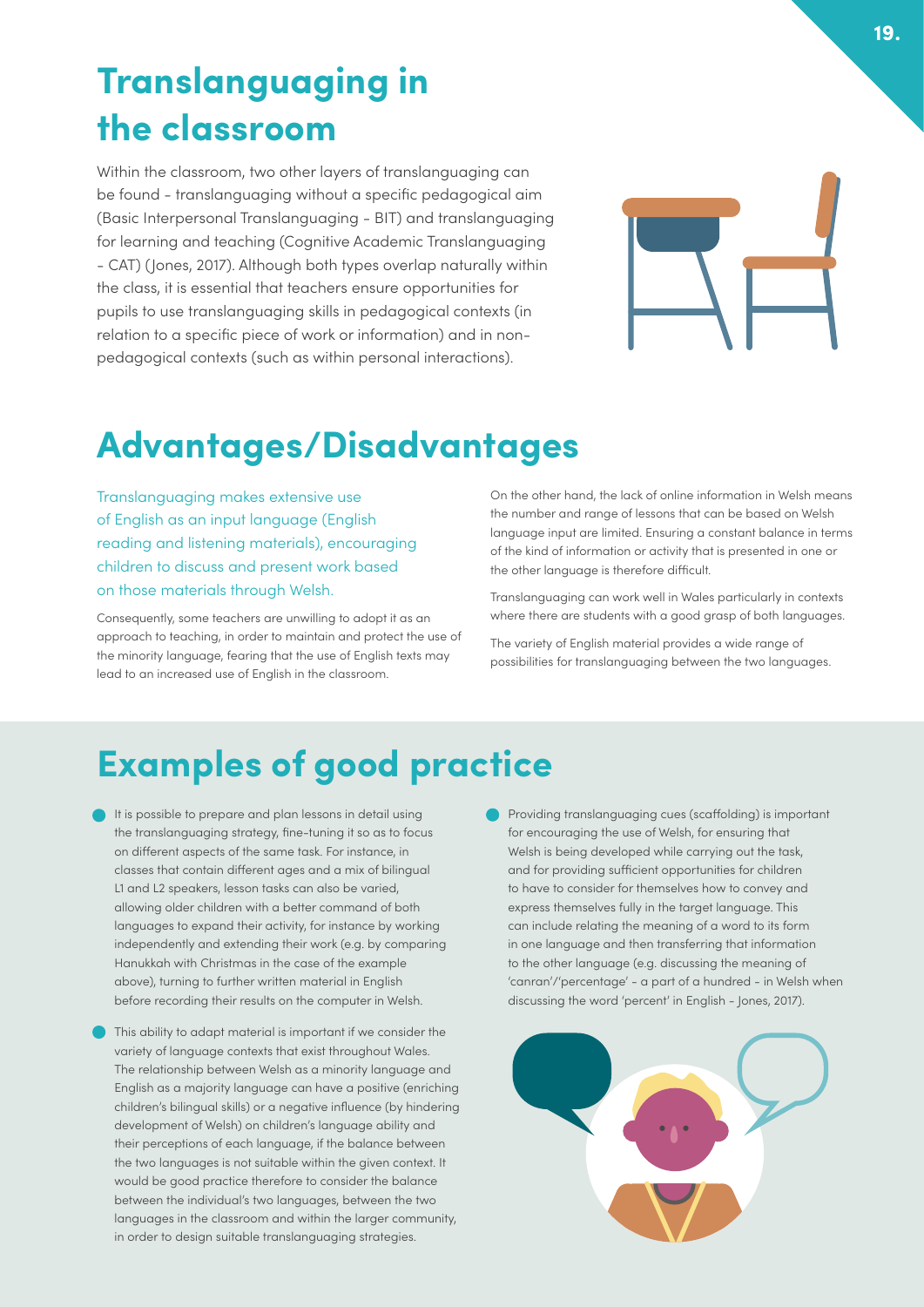# Cymraeg Bob Dydd Incidental Welsh

Welsh-English bilingual children in Wales acquire English regardless of the medium of instruction at school, language experience in the home and in the community or the child's own engagement with using the language. However, their acquisition of Welsh, at least for certain aspects of the language, is dependent on a number of factors, including: the frequency of exposure they have to the language in the home, at school and in the community; their own engagement with using the language; and their motivation to learn...The school experience is thus critical for the transmission of Welsh to these children, but the success of this transmission is contingent upon the child's own use of Welsh both inside and outside of the school gates

**Thomas, Lewis & Apolloni, 2012, p. 246**

7 D

# **Definition/background/aim**

The aim of Cymraeg Bob Dydd is to present simple, everyday Welsh within all subject lessons across the curriculum in English-medium schools with a view to encourage pupils to learn new Welsh words in an implicit way.

Notable researchers such as García (see her volume pedagogical approaches wherein languages are kept apart. The aim of Cymraeg Bob Dydd, therefore, is to present the Welsh language alongside English as a means

Schools were specifically requested to implement Cymraeg Bob Dydd following a report by Sioned Davies (2012) which suggested

The concept of Cymraeg Bob Dydd is very important for the development of Welsh within English-medium education. In contexts where pupils learn Welsh as a subject, a base for language development, and Cymraeg Bob

Most pupils in English-medium schools come from homes where there is no exposure to the Welsh language. It is at of the language. By introducing Cymraeg Bob Dydd, children hear and see the language outside formal Welsh lessons, thereby demonstrating that the language is not restricted to that lesson, but rather that it is something that can become normalised in everyday life.

children can learn a large number of new words (around Cymraeg Bob Dydd will serve to expand on what the pupil learns formally (and explicitly) in the Welsh lesson by exposing

It is thought that 'incidental' learning of this kind is an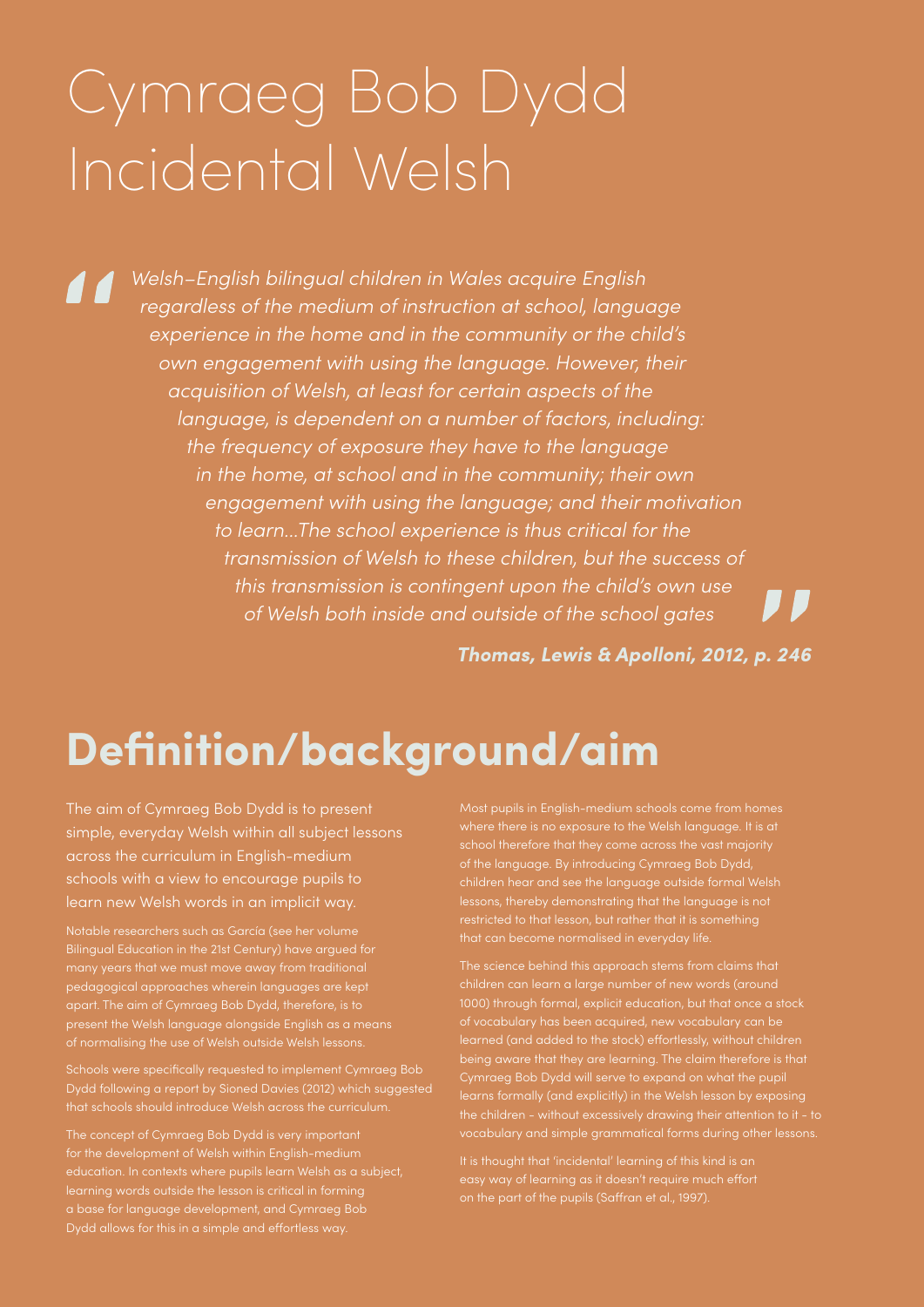# **Its use in the classroom**

According to an evaluation by Parry & Thomas (in progress) of Cymraeg Bob Dydd in secondary schools, the use of Cymraeg Bob Dydd that was observed can be divided into five separate categories:

| <b>Framing the lesson</b>                                                              | The use of Welsh was seen frequently when starting and<br>closing lessons, with examples such as 'p'nawn da'/'good<br>afternoon' and 'dewch i mewn'/'come in' heard often.                                                                                                                                                                                                                                                                                                                                                                                                                                                                                                                                                                                                                                 |
|----------------------------------------------------------------------------------------|------------------------------------------------------------------------------------------------------------------------------------------------------------------------------------------------------------------------------------------------------------------------------------------------------------------------------------------------------------------------------------------------------------------------------------------------------------------------------------------------------------------------------------------------------------------------------------------------------------------------------------------------------------------------------------------------------------------------------------------------------------------------------------------------------------|
| <b>Fixed phrases</b>                                                                   | As with phrases used to open and close lessons, there were<br>some phrases during the lesson that also arose frequently,<br>such as 'yma'/'here' when answering the register, and teachers<br>asking 'Oes unrhyw un eisiau?'/'Does anyone want?' These<br>phrases were repeated several times, which coincides with<br>research showing that the more often words are repeated the<br>better they will stay in memory (Huckin & Coady, 1999).                                                                                                                                                                                                                                                                                                                                                              |
| <b>Cassroom</b><br>management                                                          | Occasionally the use of Welsh was evident when controlling<br>classroom behaviour. Examples of this were commands such<br>as 'Eistedawch i lawr'/'Sit down' and 'Tri, dau, un'/'Three,<br>two, one' when trying to get pupils to be quiet.                                                                                                                                                                                                                                                                                                                                                                                                                                                                                                                                                                 |
| <b>Bilingual Discourse</b><br><b>Strategies</b><br>(translation and<br>code-switching) | In subject lessons the teacher could be heard translating, saying<br>something in Welsh first and then saying the same thing in English.<br>Arguably, this method is not likely to help the child remember new<br>words as he/she will naturally tend to listen to the English version.<br>During Welsh lessons (Welsh as a subject), examples of code-switching<br>could be heard, e.g. 'go into chwech o grwpiau' ('go into six groups').<br>This shows Welsh words being introduced into an English-language<br>situation, enabling pupils to make sense of the words in Welsh. This is<br>a particular way of teaching new words when the target language<br>is in itself an obstacle to learning, as it combines new words with a<br>language pupils are already familiar with (Greggio & Gil, 2007). |
| <b>Visual aids</b>                                                                     | In each school, the bilingual use of wall space was<br>particularly effective. This meant not only that pupils are<br>exposed to Welsh through listening, but visually also.                                                                                                                                                                                                                                                                                                                                                                                                                                                                                                                                                                                                                               |

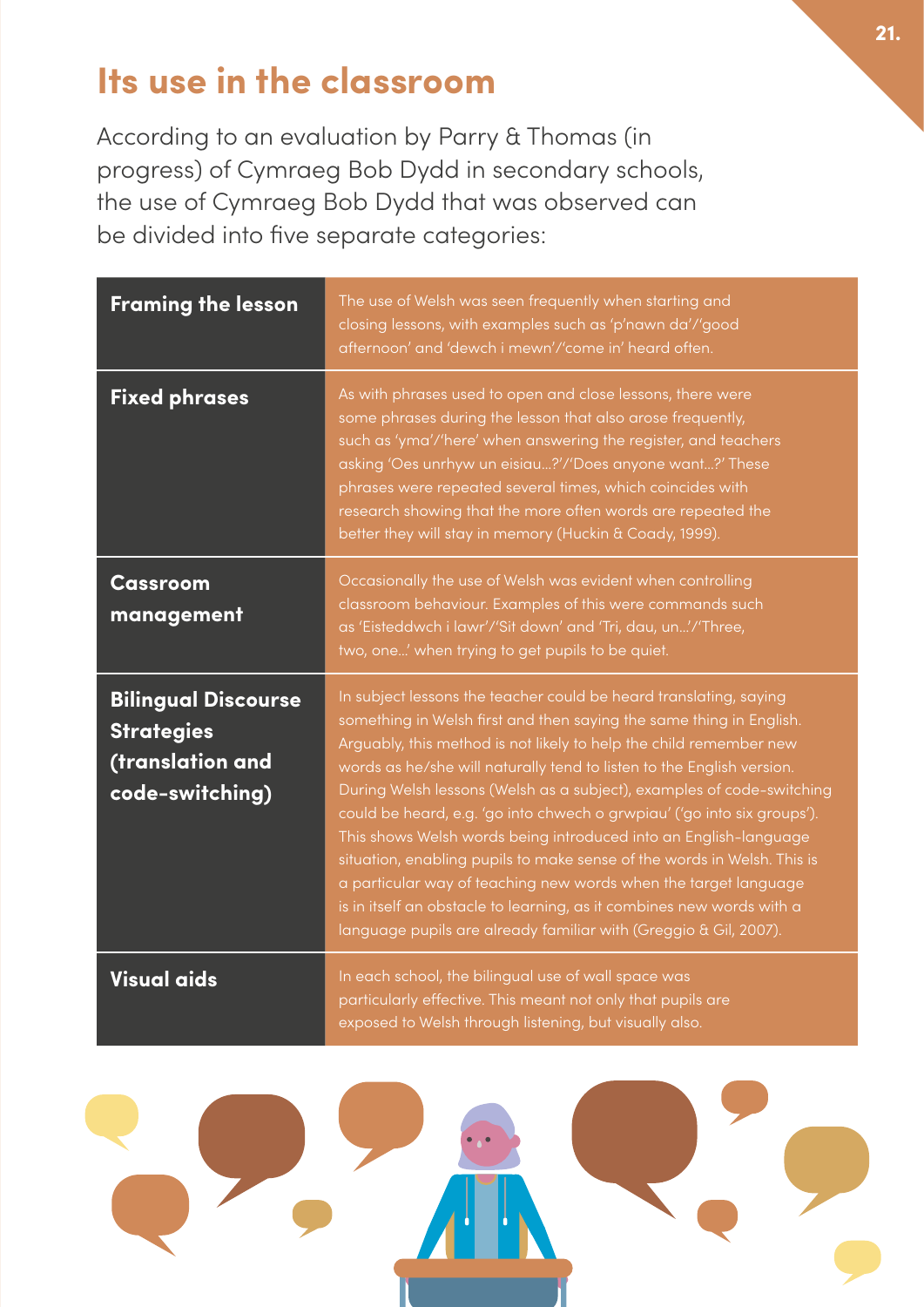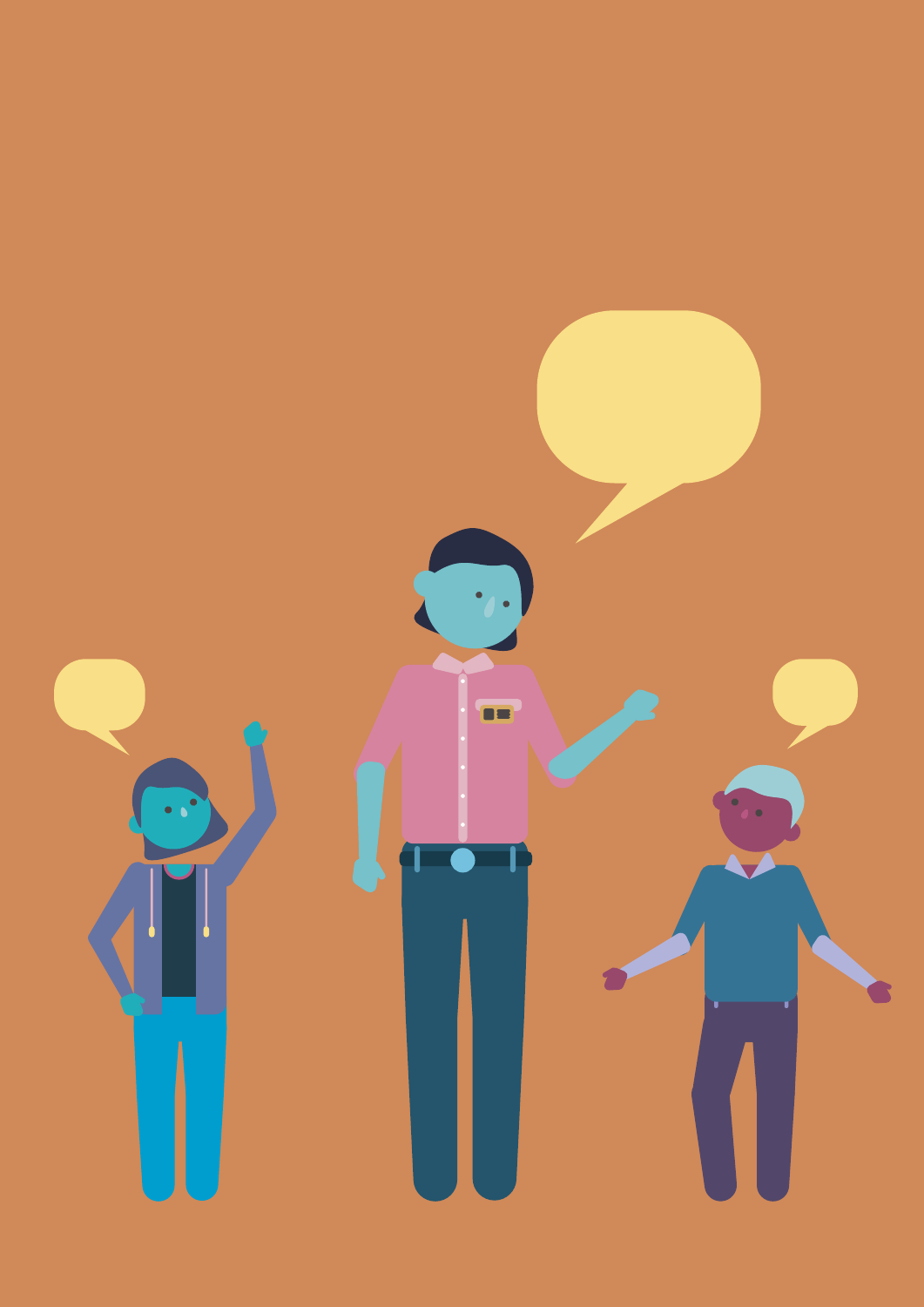# **Advantages/Disadvantages**

- Research shows that aspects of the brain and therefore of our cognition - continue to develop throughout life.
- This means that the way we learn will be different at different stages of our lives.
- Whilst young children, whose brains develop quickly, have the capacity to learn implicitly, older children (especially of secondary school age) tend to learn better via more explicit methods (Spada & Tomita, 2010).
- When we consider that Cymraeg Bob Dydd is essentially an implicit tool (with the expectation that pupils absorb Welsh without too much effort), it is necessary to ensure effective follow-up to the use of Welsh if older children are to gain from this exposure.
- Often, in English-medium secondary school, and particularly in eastern parts of Wales, teachers themselves are unable to speak Welsh or lack confidence in doing do. Some teachers may become excessively worried about having to present in Welsh, a feeling which, in turn, may affect their mental health, influence teaching standards and, consequently, undermine children's achievements (Barber & Mourshed, 2007). But you do not have to be fluent in Welsh to present Cymraeg Bob Dydd. With careful planning and appropriate training, everyone can have a part to play in fulfilling this goal.
- The number of times an individual hears a word will influence how well they will remember it (Huckin & Coady, 1999) – the more often the better! Cymraeg Bob Dydd gives teachers the opportunity to repeat appropriate vocabulary and phrases for different contexts over and over (e.g. when framing the lesson, or controlling behaviour), which is a way of establishing information about those forms within a specific context.
- In order to further develop children's skills, it is necessary to move on and vary phrases/ vocabulary used relatively regularly, so that children's vocabulary and their extended phrases progress beyond what is taught in the Welsh lessons.
- Although this method is best suited to developing children's vocabulary, it is possible, through effective planning, to expose children to different grammatical forms also (e.g. Pwy sydd wedi gwneud eu gwaith cartref? Who has done their homework? Lle mae dy waith cartref? Where is your homework? Wnest ti gwblhau dy waith cartref? Did you finish your homework? Ydi pawb wedi cwblhau gwaith cartref? Has everyone finished their homework? Beth oedd y gwaith cartref? What was the homework? etc.).
- Approaches of this kind tend to focus too much on increasing children's exposure to a language, focusing far less on eliciting responses form children in the target language. Once again, with careful planning, it is possible to ensure that children receive sufficient encouragement - through scaffolding, where appropriate - to respond orally, or in writing, in Welsh.



# **Good practice:**

- **In order to encourage more explicit learning in the classroom,** the teacher can draw learners' attention to target structures within the lesson, or encourage learners to discover structures by themselves before checking them later with the teacher.
- It must be ensured that Cymraeg Bob Dydd gives pupils the opportunity and the encouragement to produce oral verbal responses in Welsh that will lead to the pupils producing statements in Welsh voluntarily. This is done by providing constructive feedback and a supportive atmosphere to ensure continuous and consistent use of Welsh.
- **•** Students who concentrate their learning on specific words or terms are much more likely to remember those words than reading texts containing those words alone:

Focusing attention and intentional learning activity on form and meaning of individual vocabulary items enhances vocabulary uptake, but this must be strategically applied

**Fitzpatrick et al., 2018, p. 35**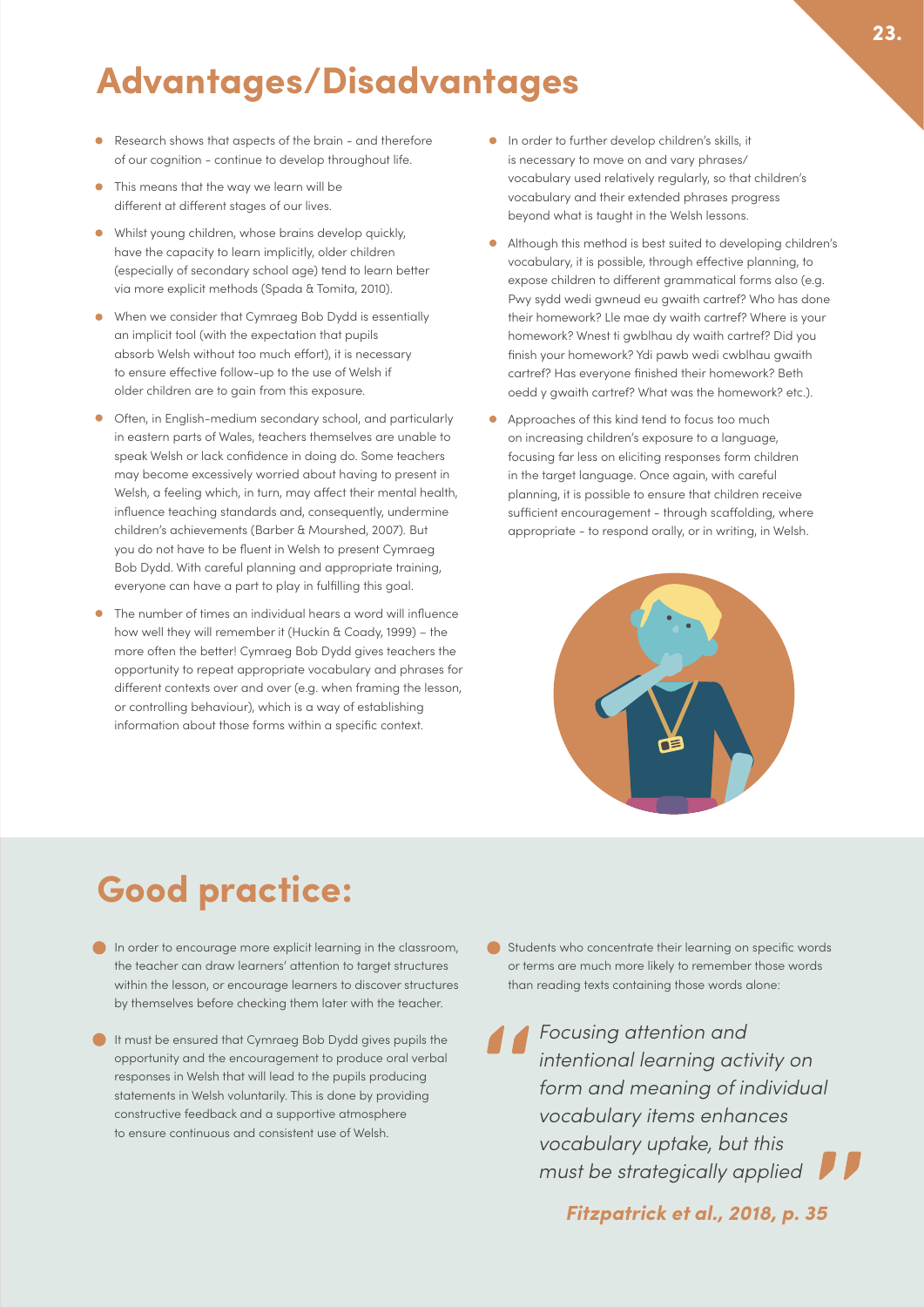# Modelling native language

In societies where two languages coexist but one dominates over the other in terms of prestige, number of speakers, and/or domains of use, gaining enough native input and exposure to the "minority" language is a challenge. As a result, children learning a minority language as an L2 often fail to achieve fluency, retaining only passive or "incomplete" knowledge of that language... In the face of these challenges, therefore, it is necessary to turn to alternative sources of minority language input as means of supporting L2 acquisition when native-speaker input is limited

**Williams & Thomas, 2017, p. 2**

In situations where access to native speakers is limited, two alternative sources of native language input include printed language (e.g. books) and recorded oral language (e.g. television).

There are valid concerns about the potential negative consequences of over-exposure to television and electronic devices. However, there is evidence to show that watching television whilst interacting with an adult can aid the development of children's vocabulary.

# **Some facts (from Williams & Thomas, 2017, p2-3):**

### **Co-reading books:**

Shared book reading (or storytelling) provides children with a rich source of linguistic input.

Shared book reading with young children has been shown to develop vocabulary (Collins, 2005; Farrant & Zubrick, 2012, 2013; Robbins & Ehri, 1994; Sénéchal & Cornell, 1993; Sénéchal, LeFevre, Hudson, & Lawson, 1996), develop problemsolving abilities (Murray & Egan, 2014), trigger higher levels of frontal brain activation (Ohgi, Loo, & Mizuike, 2010), and help develop reading skills (Burgess, 1997; Lonigan, Anthony, Bloomfield, Dyer, & Samwel, 1999; Reese & Cox, 1999).

In addition to the benefits of shared book reading, story books have been shown to contain far more examples of lower frequency, complex structures than does Child Directed Speech (speech directed toward the child in normal day-to-day interactions). Stories thus offer an additional level of richness to a child's linguistic input.

Joint attention has long been identified as a precursor to later linguistic development (e.g. Tomasello & Farrar, 1986), and shared book reading provides an easy context for dyadic interaction.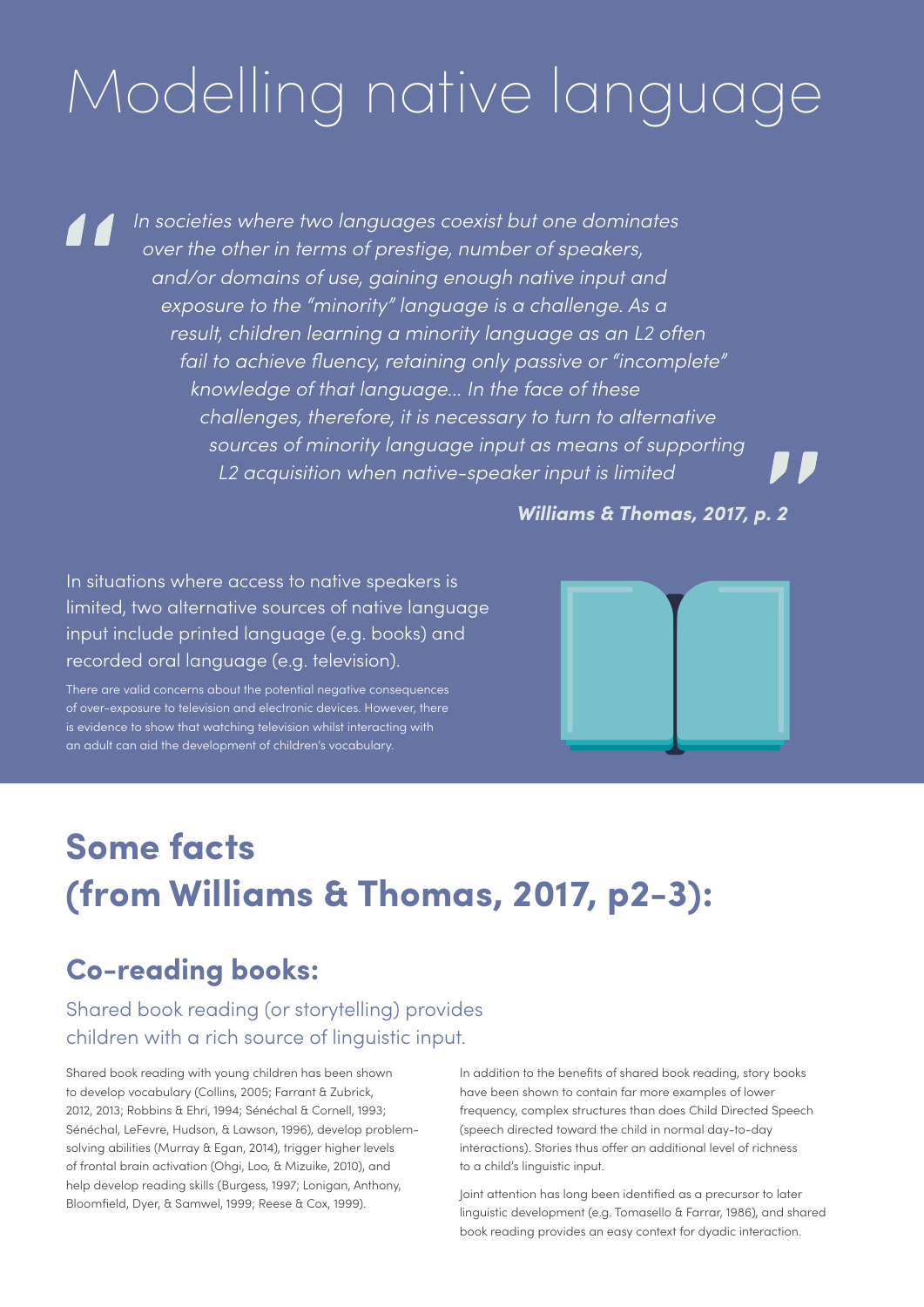## **Co-watching television programmes:**

#### There is mixed evidence regarding the effects of television viewing on child development.

Some are of the opinion that it is harmful – that it delays language development, reduces the ability to concentrate, leads to a loss of interest at school, and may lead to several behavioural problems (Ohgi et al., 2010; Paquette & Rieg, 2008; Paradis, 2010).

Others claim that watching television - for specific periods of time - leads to enhanced cognitive skills, including numeracy and literacy, better reading skills, better social skills and an improved knowledge of vocabulary (Mares & Pan, 2013; Calvert et al., 2001; Linebarger, 2000; Rice, Huston, Truglio & Wright, 1990; Wright et al., 2001).

Communicating about the contents of a television programme provides an opportunity to draw and hold the child's attention. This is done through the use of non-verbal activities as well as word repetition (names, prepositions, verbs, and so on), for

instance by singing, dancing, and drawing. There is therefore a variety of verbal and non-verbal input, which increases the opportunity for children to grasp language patterns.

Unlike co-viewing of television programmes, story-telling is a more limited activity, with the teacher's telling of a story the main input, restricting children to more passive activities.

The benefit gained from interacting on tasks, whether in storytelling or co-viewing of television, is restricted specifically to vocabulary. There is no clear evidence that this approach is beneficial for grammar, although a clear connection has been shown to exist between recognising and paying attention to the prosodic elements of language and later grammatical development:

Attention to prosodic features (e.g. rhyme, rhythm) in oral input can aid the development of grammatical competence

**Fitzpatrick et al., 2018, p. 38**

# **Recommendations for good practice**  (from Williams & Thomas, 2017, see p. 14 & 19)

- As social environmental factors are key in providing children with a rich vocabulary, complex structures, and communicative interaction (Hoff, 2006; Tomasello, 2000), engaging with a responsive partner is all the more important. In a busy classroom where teacher-child interaction is not possible, "talking books" (Chambers, Cheung, Madden, Slavin, & Gifford, 2006; Chera & Wood, 2003) have also been shown to help develop children's literacy skills, in the same way as "interactive" computer games may also lead to enhanced phonological awareness among "at-risk" children (Barker & Torgesen, 1995).
- **In the case of television, real-life social interaction with an** adult during viewing has been shown to lead to better verb learning among 30-month-old children, although older children (age 3+) seem able to learn verbs from video alone (Roseberry, Hirsh-Pasek, Parish-Morris, & Golinkoff, 2009). This was also found in the Williams & Thomas (2017) study.
- According to Singer and Singer (1998), preschoolers who watched 10 preselected episodes of Barney and Friends over a period of 2 to 3 weeks in a daycare setting showed gains in their vocabulary when compared to children who did not watch the same Barney episodes. Their gains were even larger if children participated in 30-minute lessons about the episodes after viewing, suggesting that the learning experience from television is enhanced through interactive dialogue around the content that is viewed. Teachers should aim to be actively engaged with pupils if such media is used in order to receive the full benefits offered by such an exercise. Nonetheless, some studies maintain that these benefits are achievable regardless of adult mediation (for a short review, see Hoff, 2006).
- **It should be ensured that watching television for extended** periods is a shared activity, where there is constant communication and discussion between child and teacher. Having said that, making use of television programmes rather than telling stories at the end of the day can be a valuable way of providing contact with the minority language where the teacher does not feel confident enough to tell stories in Welsh.
- **•** The nature of the programmes viewed is important, with some offering a wider range of vocabulary and language than others.
- While co-viewing television programmes, children are encouraged to draw, sing, move and repeat words and gestures related to what is being seen. Classroom activities can be designed to accompany the contents of programmes, focusing for example on actions/ gestures/movements in order to learn verbs.

U D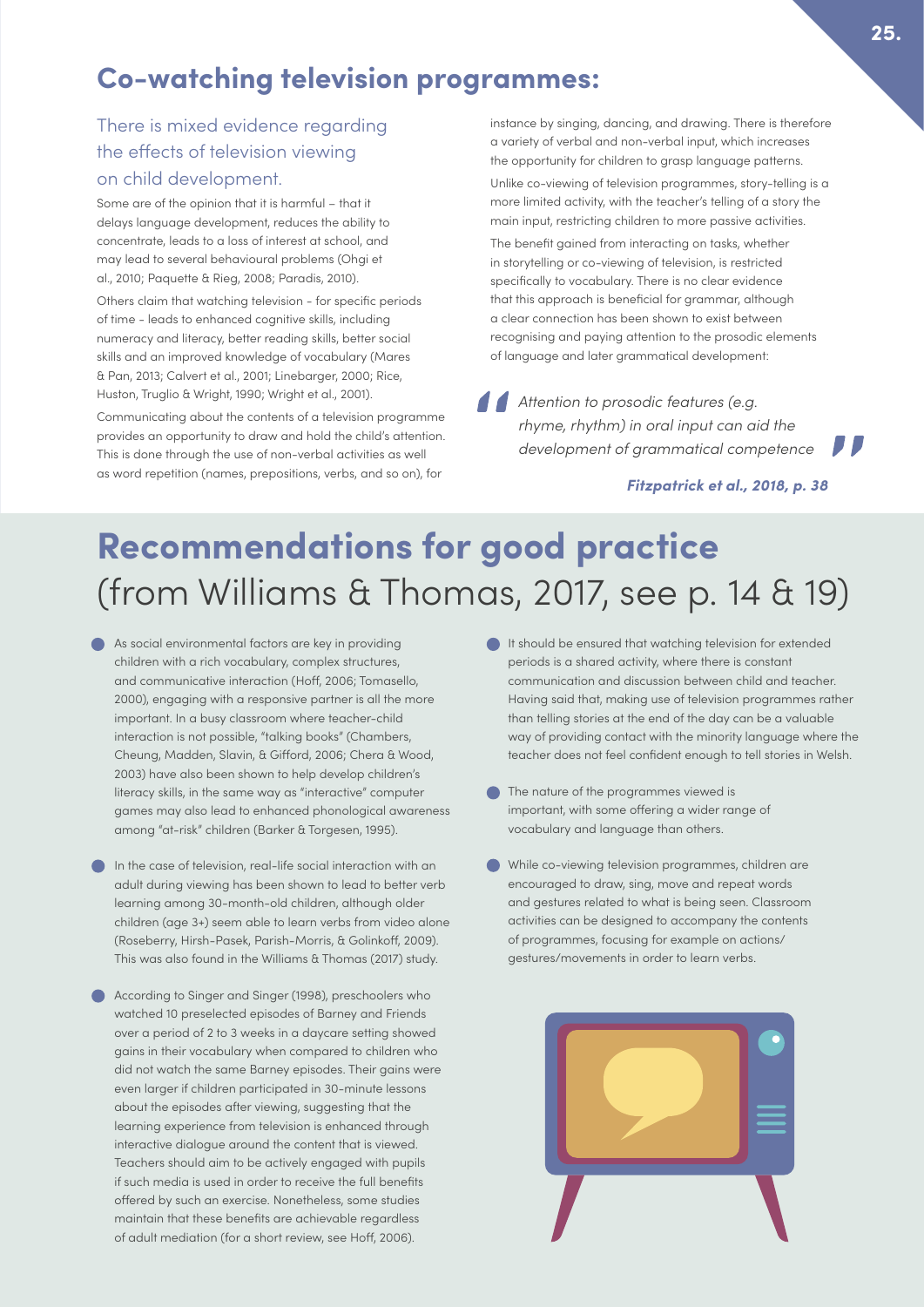# Content and Language Integrated Learning

CLIL is about using a foreign language or a lingua franca, not a second language (L2). That is, the language of instruction is one that students will mainly encounter in the classroom, given that it is not regularly used in the wider society they live in  $\blacksquare$ 

### **Dalton-Puffer, 2011, p. 182**

CLIL (Content and Language Integrated Learning) is an approach which teaches a subject, and therefore the contents of that subject, through the medium of a foreign language. In this way, specific subjects within the curriculum are taught through a language that is not the L1 of the majority of the children in the class, thereby integrating the learning of subject content, be that Geography, History, Biology, and so on, with the continued linguistic development of the learner in the language through which the subject is taught.

In that respect, CLIL as a teaching method is very similar to the immersion model.

Nonetheless CLIL requires a good grasp of writing and reading in the first language, and is therefore a model that, more often than not, is applied in the Secondary sector, while immersion models are more often seen in the Primary sector.

Unlike immersion or Welsh-medium secondary education, where a large part of the pupils come from non-Welsh speaking homes and are taught most subjects through the medium of Welsh, in the CLIL model approximately 50% only of the curriculum is offered through the target language.

As is currently the case in the rest of Europe, the teacher is not required to be a native speaker of the target language. Since there is a balance between two core elements – subject and language – and since the language element is supported in separate language lessons, it is more essential that the teacher is a subject specialist.

# **Its use in the classroom**

According to Coyle (1999), there are four levels in ensuring a successful CLIL lesson, what is referred to in the literature as the 4Cs (Content, Communication, Cognition and Culture):

- **• Content** (progression towards knowledge, skills and understanding which are connected to specific parts of the curriculum);
- **• Communication** (using a language to learn content whilst enriching language skills),
- **• Cognition** (developing mental skills), and
- **• Culture** (exposure to different perspectives which deepen awareness of others and of themselves).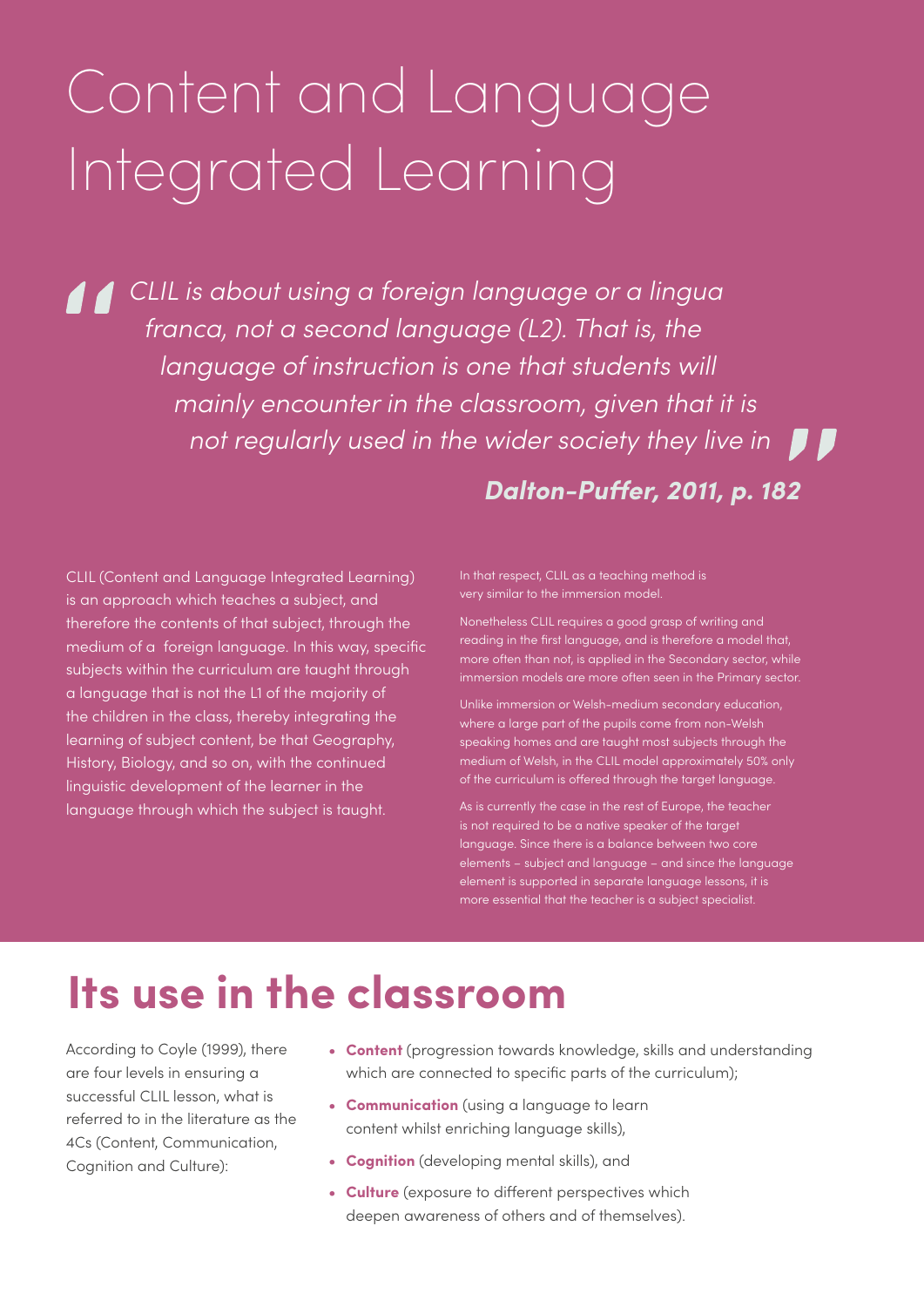# **Castles**

# Aims:

• Researching Château d'lf

• Understanding the difference between Château/château fort

- 1. To successfully teach a CLIL introductory Humanities lesson in French to year 8 in a team-teaching situation.
- 2. To introduce the theme of 'castles' in French.

| Teaching aims:<br>What I intend to teach                                                                                                                                                                                                                                                                                                                                              |                                                                                                                                                                                                                                                                                                                                                                                                                                                                                                 | Teaching results:<br>What the learners will be able to<br>do at the end of the lesson                                                                                                                                                                                                                                                                                                                                       |                                                                                                                |
|---------------------------------------------------------------------------------------------------------------------------------------------------------------------------------------------------------------------------------------------------------------------------------------------------------------------------------------------------------------------------------------|-------------------------------------------------------------------------------------------------------------------------------------------------------------------------------------------------------------------------------------------------------------------------------------------------------------------------------------------------------------------------------------------------------------------------------------------------------------------------------------------------|-----------------------------------------------------------------------------------------------------------------------------------------------------------------------------------------------------------------------------------------------------------------------------------------------------------------------------------------------------------------------------------------------------------------------------|----------------------------------------------------------------------------------------------------------------|
|                                                                                                                                                                                                                                                                                                                                                                                       |                                                                                                                                                                                                                                                                                                                                                                                                                                                                                                 | <b>A: Content</b>                                                                                                                                                                                                                                                                                                                                                                                                           |                                                                                                                |
| • An introduction to castles and defences<br>• 4 key locations<br>• 4 key functions<br>• An understanding of the relation between<br>function and locationleading to<br>• The essential characteristics of castles<br>• Understanding and qualifying concepts<br>• Making decisions about locations of castles<br>• Justifying those decisions with reasons<br>• Independent research |                                                                                                                                                                                                                                                                                                                                                                                                                                                                                                 | With help:<br>• Describe locations (spelling/writing)<br>• Describe functions (spelling/writing)<br>• Describe, explain and justify choices (spelling/writing)<br>• Learn key words by heart<br>• Learn key sentences by heart and use them<br><b>B: Cognition</b><br>• Learn key sentences by heart and use them in different forms<br>• Transfer key language<br>• Understand justifications<br>• Make reasonable choices |                                                                                                                |
| • Transferring information                                                                                                                                                                                                                                                                                                                                                            |                                                                                                                                                                                                                                                                                                                                                                                                                                                                                                 |                                                                                                                                                                                                                                                                                                                                                                                                                             |                                                                                                                |
|                                                                                                                                                                                                                                                                                                                                                                                       |                                                                                                                                                                                                                                                                                                                                                                                                                                                                                                 | <b>C: Communication</b>                                                                                                                                                                                                                                                                                                                                                                                                     |                                                                                                                |
| <b>C1: Teaching language</b><br>(e.g key vocabulary/grammar<br>connected to the subject content and<br>theme.<br><b>Example of key sentences needed:</b><br>Le château est situé<br>(the castle is situated)<br>La fonction du château est<br>(the function of the castle is)<br>Il nous faut<br>(we need)<br>Parce aue<br>(because)                                                  | <b>C2: Language for learning:</b><br>(language needed to act in the learning<br>environment and in this lesson in particular)<br>Language:<br>• How to describe<br>• How to explain<br>• How to justify/present a case<br>The language has to be scaffolded with frames<br>for writing and speaking and through activities<br>Learning how to learn:<br>• Language for group work<br>• Understanding instructions<br>• How to deal with not understanding<br>• How to make a short presentation |                                                                                                                                                                                                                                                                                                                                                                                                                             | <b>C3: Language through</b><br>learning:<br>• Use of dictionary to expand<br>vocabulary<br>• Research homework |
| • Understanding valid images                                                                                                                                                                                                                                                                                                                                                          |                                                                                                                                                                                                                                                                                                                                                                                                                                                                                                 | D: Culture/citizenship                                                                                                                                                                                                                                                                                                                                                                                                      | • Raise awareness about castles in other countries                                                             |

• Discover things about Château d'lf

• Explain the difference between Château/château fort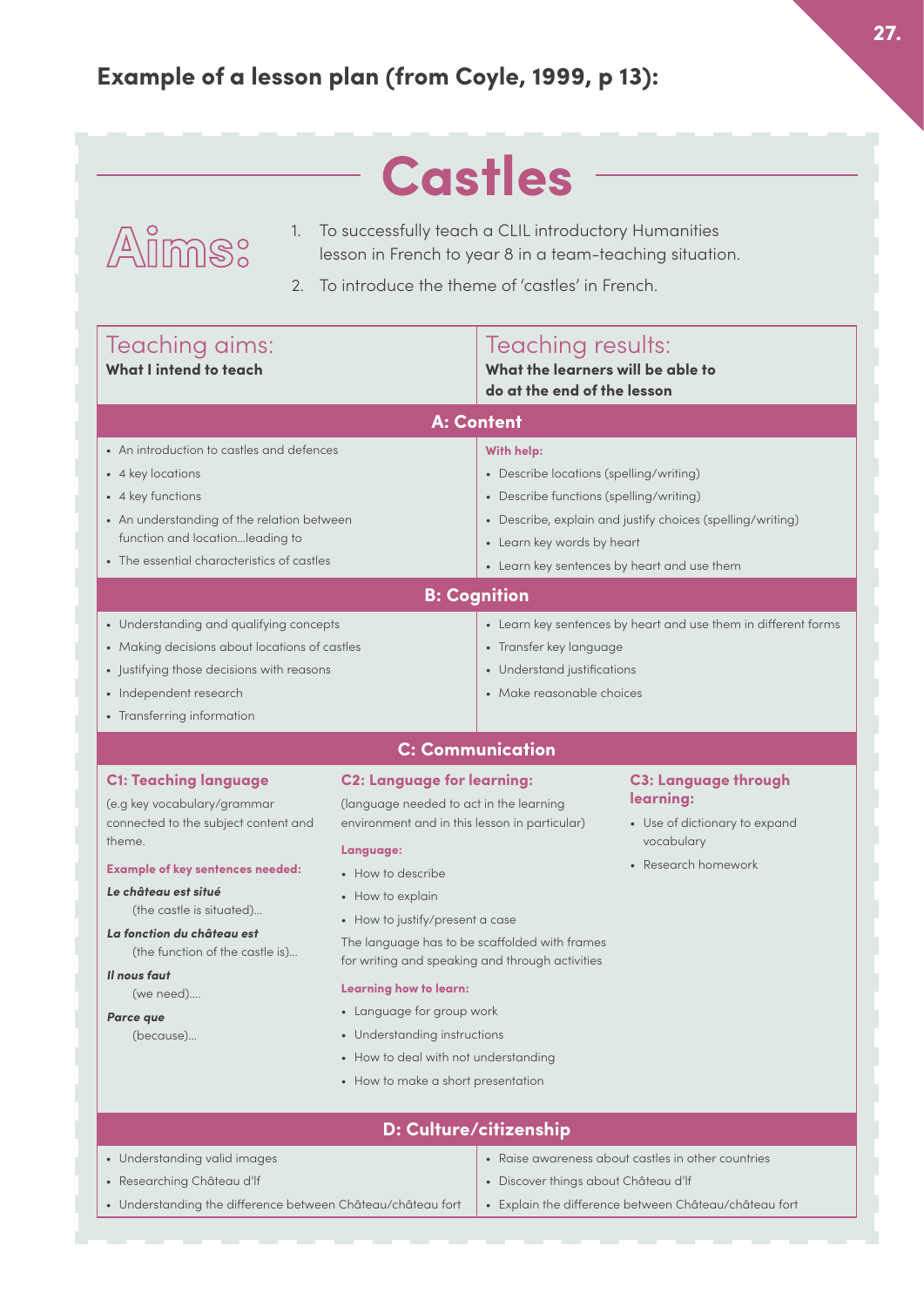Practical CLIL lessons work much better than lessons that are not practical in nature (Denman et al., 2013). It is suggested that pupils get to work on a task quickly in a lesson, and that they attempt a number of short activities that hold their attention.

Another important aspect of CLIL classroom practice is the use of code-switching. Although the goal of CLIL is to teach a subject through a target language, it may be that the tendency would be to model a monolingual teaching method (attempting to immerse the children in the target language by preventing the use of the children's first language) if children's skills in the target language are to be improved. However, the CLIL method in fact allows children and teachers to make use of both their languages (or more) to enrich their understanding of the subject and the language. The use of code-switching in this context can therefore be distributed into various categories that reflect the different aims.

#### **According to Cahyani, de Courcy and Barnett (2018, page 470), there are four main functions to code-switching in a CLIL lesson:**

|                | Knowledge construction: this includes pedagogical<br>scaffolding (i.e. for lesson content), strengthening<br>concepts, endorsing the main technical terms<br>in the language, and subject revision. |
|----------------|-----------------------------------------------------------------------------------------------------------------------------------------------------------------------------------------------------|
| $\mathbf{2}$ . | Classroom management: changing the subject<br>or topic within a lesson, controlling pupils'<br>behaviour by developing self-awareness,<br>drawing attention and telling off.                        |
| 3.             | Interpersonal relations: discussing different socio-<br>cultural identities, and maintaining a humanitarian<br>class that praises and establishes good relations.                                   |
|                | Personal or affective meanings: allowing the<br>teacher to convey personal experiences and<br>feelings as well as socio-cultural functions<br>such as displaying disappointment.                    |

## **Relevance to Welsh**

Although there is little use of CLIL here in Wales, in English-medium secondary schools where the majority of pupils are already literate in Welsh and where the use of Cymraeg Bob Dydd is too basic for the children, the language can be integrated into the main stream of up to 50% of the curriculum, so that it can be used when teaching a number of subjects. There is also scope for CLIL to help increase or maintain a Welsh language ethos and policy within schools, so that Welsh is not limited to Welsh language lessons only.

However, equal weight must be given to securing specialist subject content and constructive language experiences that foster bilingual teaching methods where appropriate, in order to ensure pupils' progress.

As mentioned above in the section on Cymraeg Bob Dydd, words from the target language can be used in the context of the first language to help pupils make sense of new words through the medium of a language they are already familiar with:

when teachers switch between languages in order to maximise their instruction, code-switching can function to enhance students' understandings and provide students with opportunities to take part in the discussion…This endorses research in the past few decades that confirms code-switching as a linguistic strategy rather than merely a language problem

**Cahyania, de Courcy & Barnett, 2018, p. 466**



But for this to work there must exist a good language ethos, strong support and a clear awareness of the importance of encouraging pupils' bilingual skills among staff, parents, pupils and the wider community:

…any movement towards developing CLIL in the Welsh context would require negotiations with the wider school community to ensure support for developments of this nature, including a realisation that there would be implications for teachers' training / development.

#### **Fitzpatrick et al., 2018, p. 61**

It is therefore imperative that there is support within the school for continuing to transfer Welsh language skills effectively to the children.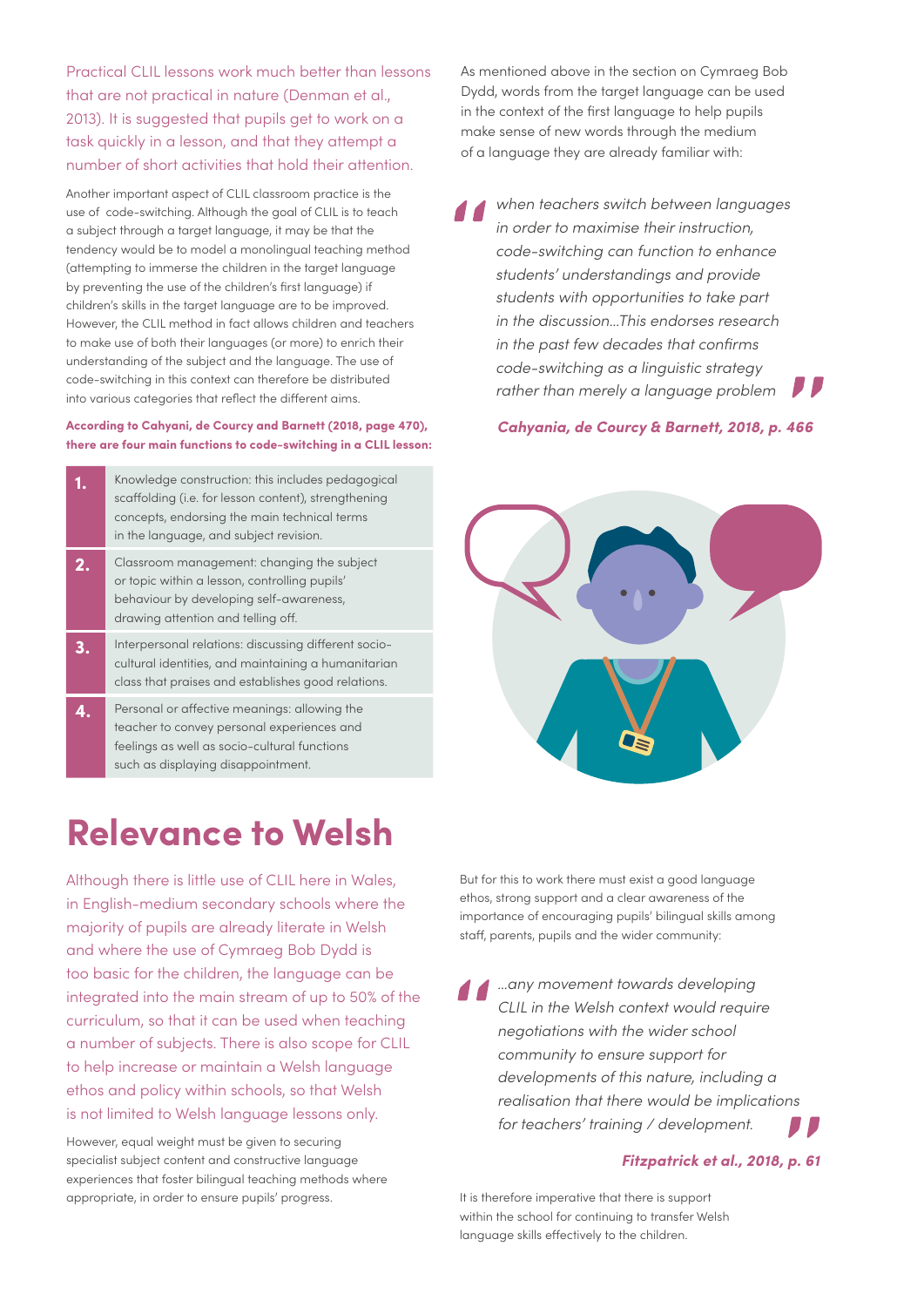# **Advantages/Disadvantages**

## Avantages

Much of the research shows an increase in the vocabulary knowledge of children who receive this approach. There is evidence that pupils who learn through CLIL achieve a better understanding of grammar than those who learn the language as an individual subject within the curriculum: "CLIL is more effective than teaching a language as a school subject for the development of some areas of grammatical competence" (Fitzpatrick et al., 2018, p. 38)

- Compared with learners who do not follow this approach, CLIL learners display better writing skills in their L2.
- Learning via CLIL leads to more target-like and more fluent spoken language than learning via approaches that do not use CLIL.
- Research shows that CLIL learners perform better in oral communication activities than other learners, and that they use more complex structures.

## **Disadvantages**

- Although research shows positive effects on vocabulary via CLIL, there is also a suggestion that other factors may influence performance, such as:
	- the number of contact hours with the target language in general;
	- children's previous contact with the target language;
	- variation in the quality of the input for the vocabulary in question; and
	- $\blacktriangleright$  the fact that a higher number of children who choose to receive this approach may be from families that are already more supportive and enthusiastic towards the target language, leading to better performance and effort.
- CLIL does not appear to lead to any substantial improvement in L2 pronunciation.
- There is no clear evidence to show that CLIL leads to additional improvements in writing, reading or listening.



# **Recommendations for good practice**

- Research shows that post-reading or -listening activities, for example word tests, lead to better memorisation of the content/target language than reading or listening alone. Activities, therefore, should be designed around the main aim(s) of the lesson in order to focus more explicitly on the subject's linguistic content (Norris & Ortega, 2001).
- **•** The intentional use of the children's L1 when focusing on vocabulary can help children to remember words and terms that arise from the text (Sesek, 2007).
- Applying CLIL requires a sufficient number of teaching hours, since the method's success may depend on contact. The extent of contact with the target language can therefore be relative to the rate of linguistic progress: "Teacher language competence and number of hours' instruction are more influential factors than instruction type" (Fitzpatrick et al., 2018, p. 38).
- **•** There is evidence that 12 years is the optimum age for increasing the use of CLIL. It is claimed that this is the age when cognitive ability matures, allowing faster and more effective learning.
- An example from Catalunya shows Physical Education being taught through CLIL, with obvious and positive results. Teaching techniques were adapted for these lessons, with teachers incorporating language structures into the lessons, and planning for collaborative activities that involved considerable interaction and oral communication. This research showed that English competence of pupils in schools with CLIL programs was higher than in those without CLIL, illustrative of the program's success (Coral et al., 2018).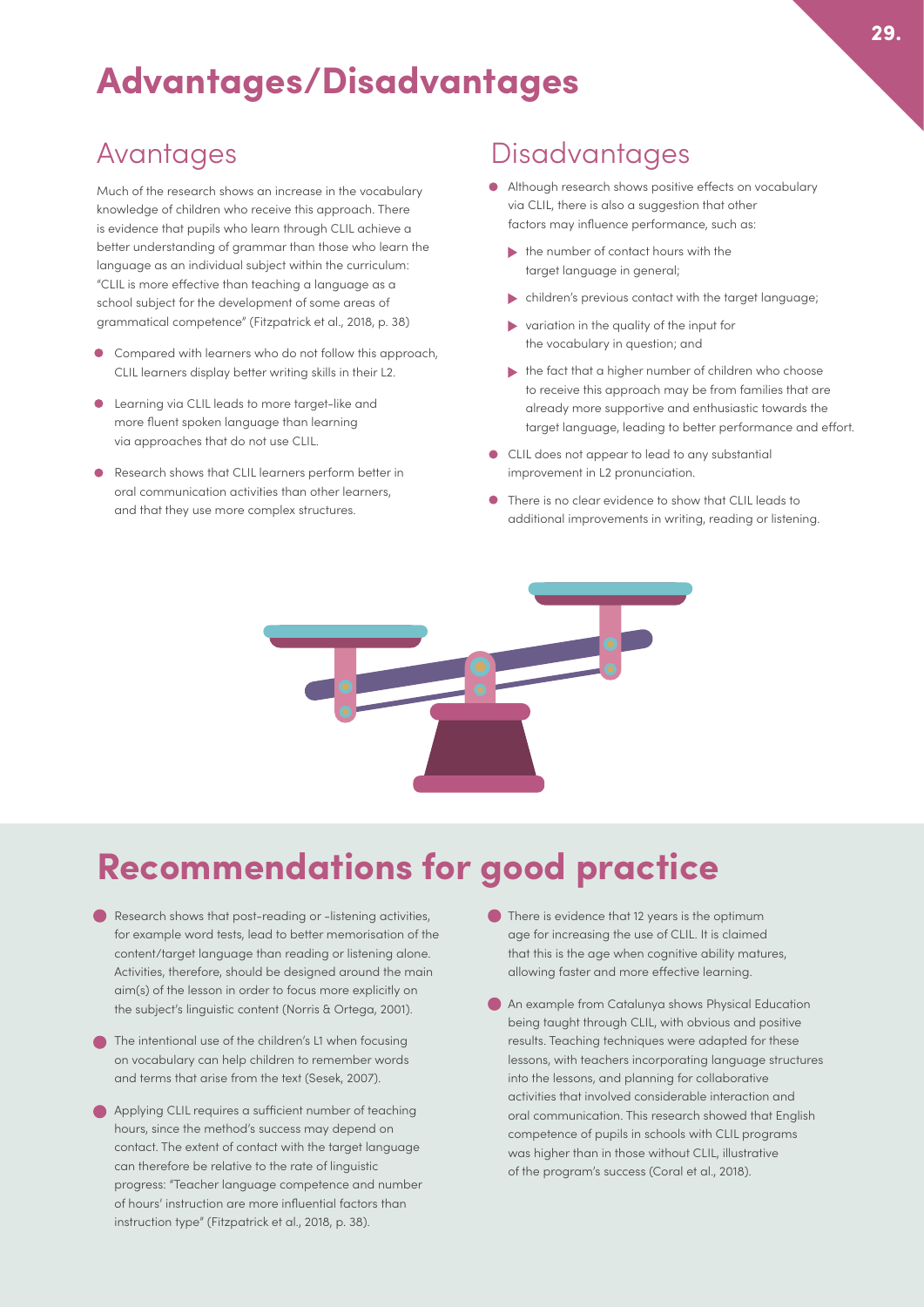# Task-based Learning (TBL)

[I]f we believe that learners learn better through taking part in meaning-oriented interactions, then we ought to be thinking in terms of providing such opportunities for " interaction. It is these that I am calling `tasks'

### **Jane Willis**

The task-based teaching approach has become very popular over the last three decades (Ahmadian, 2013). This new surge of interest is believed to be due to its focus on producing outputs that are linked to real world activities storytelling, problem solving, providing instructions, etc - so that children can carry the language and skills they have learned through completing the tasks over into their everyday lives (Ellis, 2003).

In the classroom context, the learners are responsible for completing the task, which is the main element of the lesson. The aim is to enable pupils to find their own way of learning, thereby decreasing their dependency on the teacher. TBL uses tasks with a high involvement load, where there is a requirement to complete several tasks as well as spending more time than usual on the overall activity.

In that respect, it is an approach which moves away from more traditional strategies of presentation, practice and production, where the teacher is central to all the activities.

## **Its use in the classroom**

According to Willis (1986), the tasks can be divided into three main parts, although it is not necessary to include all parts in a lesson:



The aim of the first part is to frame the activity, perhaps by completing a similar task, while the final part involves an analysis of the task content, perhaps a report by the learners or an additional, follow-up task. The central part, which is the only essential part of the approach, is where the task itself is completed.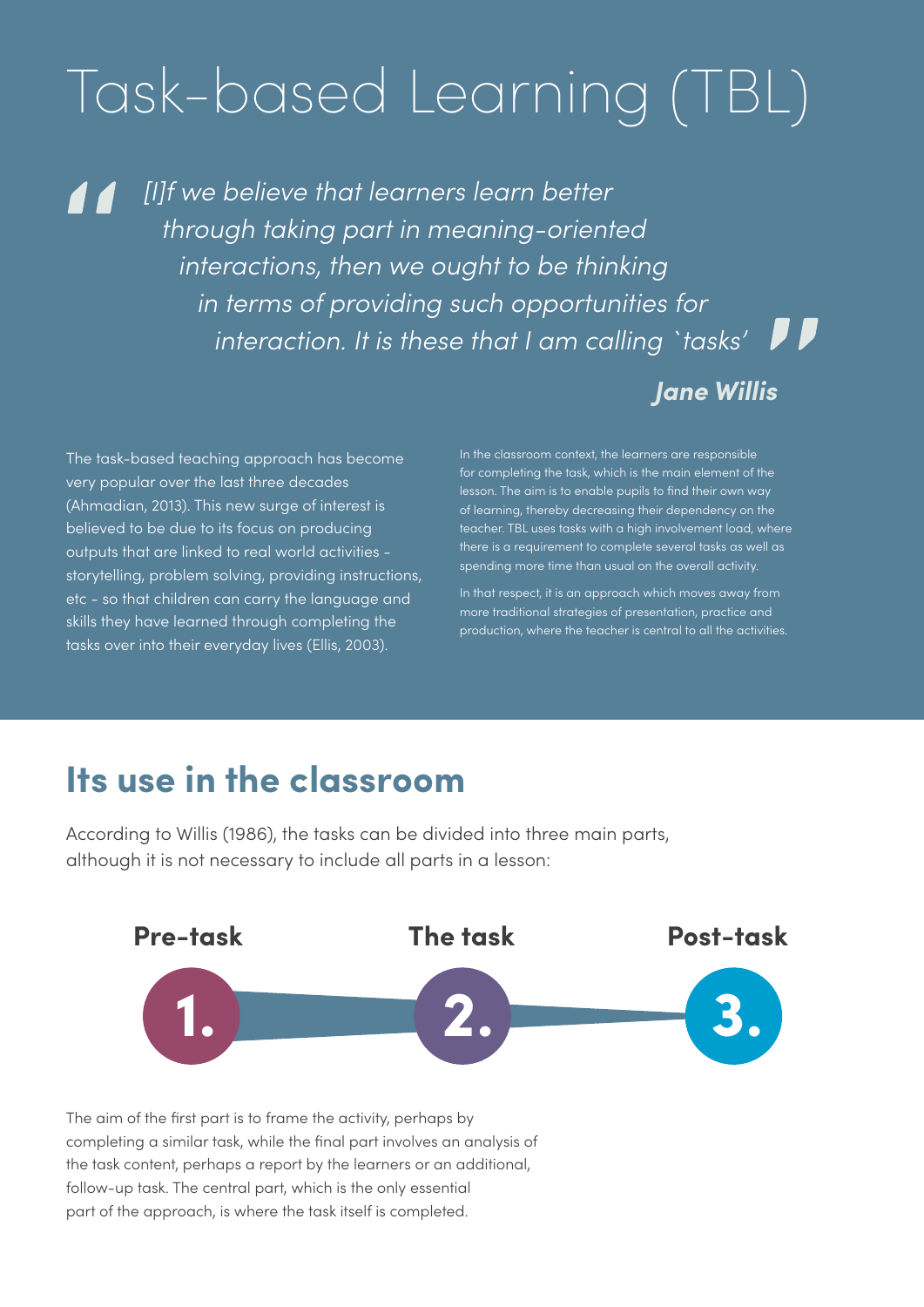# **Step 2: The task**

In order for the content of Step 2 to count as a 'task' (and therefore be effective), it should fulfil the following:

#### **According to Ellis (2009):**

| The main focus should be on meaning<br>- through collaboration, children                                            |
|---------------------------------------------------------------------------------------------------------------------|
| must mean what they say, and use<br>language to exchange meaning for a<br>task that is useful on a practical level. |
| There should be some kind of 'gap'                                                                                  |

- (e.g. the need to convey information, to express an opinion or gather meaning).
- **3.** Learners should be able to rely on their own resources, whether linguistic or not, in order to complete the task.
- **4.** There is a clear result arising from the task, apart from language use (i.e. the language is intended as a means to completing the task, not as a result in itself).

#### **According to Widdowson (1993):**

| 1. | Meaning is essential (see left)                                 |
|----|-----------------------------------------------------------------|
| 2. | Learners must work towards an aim                               |
| 3. | The result must be one that<br>can be evaluated                 |
| 4. | There must be a relation between<br>the task and the real world |



You can learn more about the types of tasks that are appropriate for this approach here:

**www.teachingenglish.org.uk/article/criteria-identifying-tasks-tbl willis-elt.co.uk/wp-content/uploads/2015/03/JaneWillisLanguageShow09handout.pdf**

[Task-based learning] provides learners with natural exposure (input), chances to use language (without fear of getting things wrong) to express what they want to mean (output), to focus on improving their own language as they proceed from Task to Report stage, and to analyse and practise forms

**Jane Willis, 2009, p.2**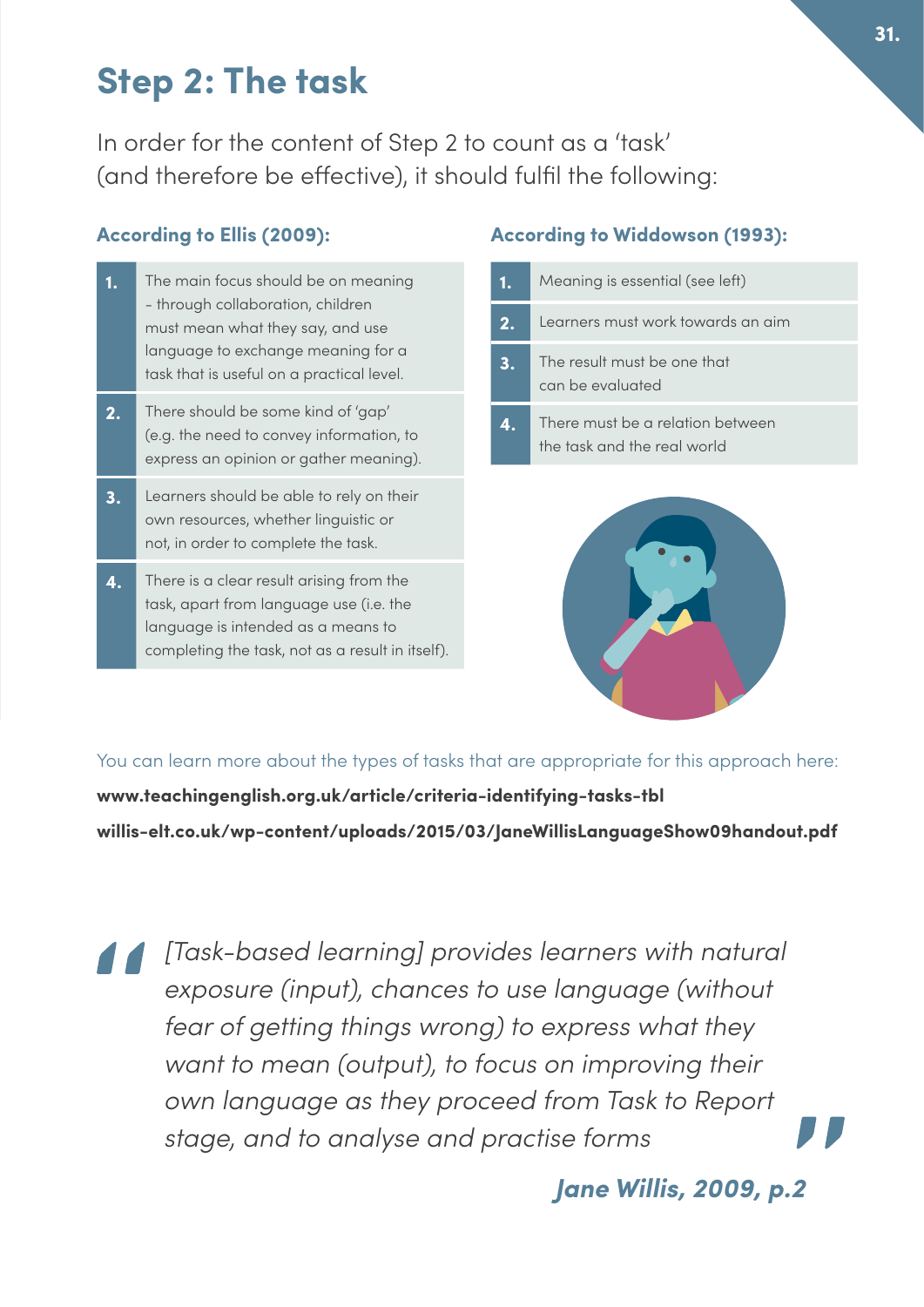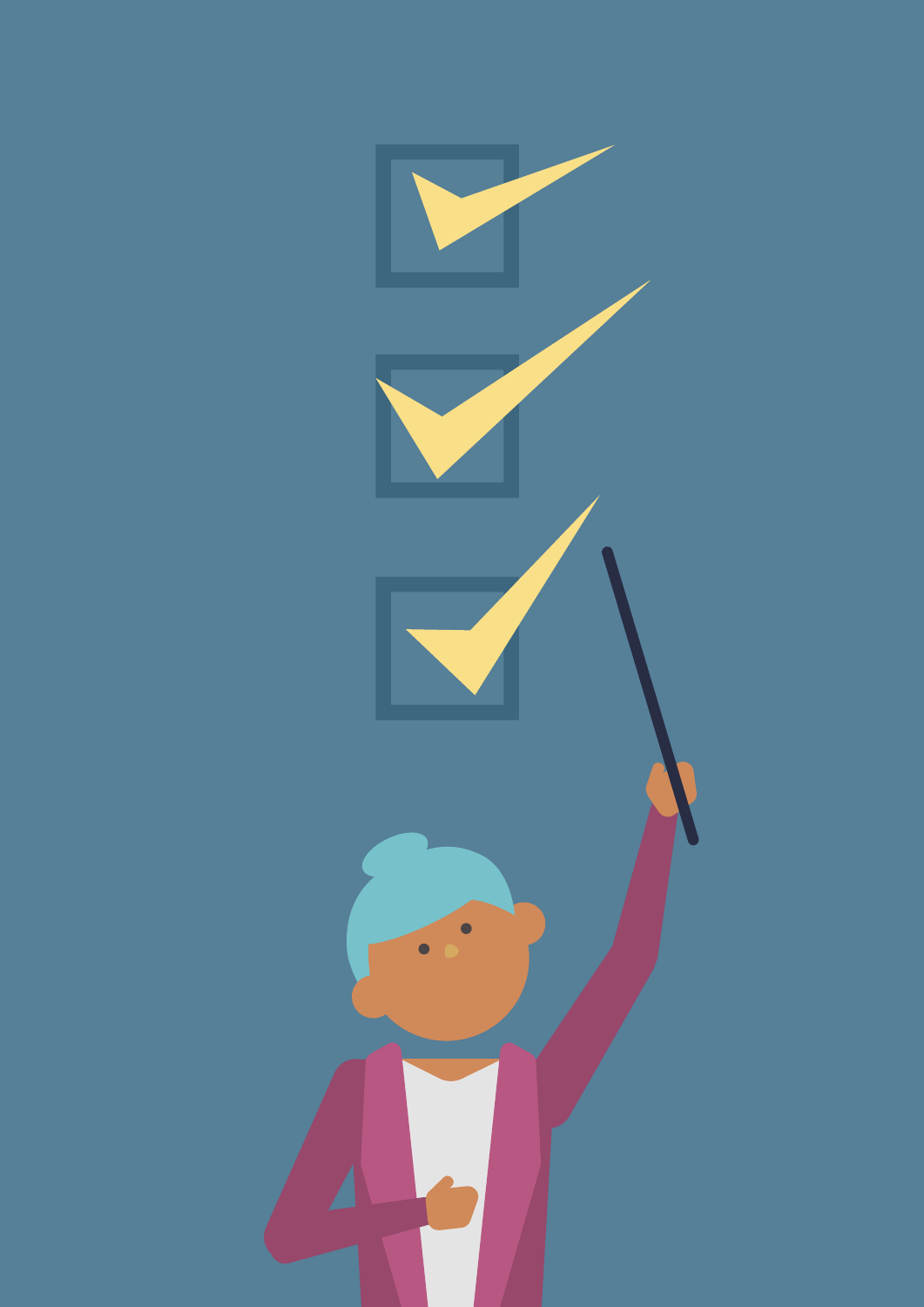# **Relevance to Welsh**

Tasks with a high involvement load, as well as the need to spend an extended period of time on tasks, can address the common problem of a lack of contact with Welsh on the part of a high percentage of learners in a large number of areas in Wales.

Since it is expected that learners will have ownership of the tasks and that they will feel a sense of achievement when the task is completed, this may induce pupils to be more willing to learn Welsh.



## **Advantages/disadvantages**

### Advantages

- It stimulates children so that they see the need to discover specific words, and to analyse the meaning of those words in order to adapt them to the task.
- It encourages flexibility, creativity, inventiveness and independence on the part of the learners.
- It encourages communication and interaction to a far greater extent than more traditional approaches. Consequently, learners are free to experiment linguistically by using a wide range of phrases and structures.
- It offers additional freedom to use natural language, rather than reproducing the language of the teacher.

### **Disadvantages**

- There may be difficulties where learners are new to the approach, and lack experience of conducting more independent work, and where the teacher's expected role within activities is limited.
- Overemphasising pre-tasks may give the impression that the aim of the lesson is to practise earlier vocabulary, so that learners concentrate on remembering a few words from the 'pre-task' stage when completing the task.
- With the increased freedom and the decrease in teacher input during the task completion stage, it must be ensured that children have the necessary ability to undertake the task. If there is extensive variety in ability, there is an additional risk that some learners will monopolise speaking time and push others to one side.

# **Recommendations for good practice**

- 'Pre-task' activities help to prepare learners for the main task, motivating them to take an interest in the task to come. This can be done either by completing a similar task, by discussing possible methods for completing the main task, completing a different activity from the task activity, or by planning a strategy for completing the main task.
- 'Pre-task' activities are likely to ensure that some learners with no experience of the approach will adapt to a new method.
- Whilst task repetition is an important part of this approach, there is evidence that completing follow-up tasks is more effective than repeating the exact same task. Preparing for a new, different task is believed to provide further opportunities for learners to communicate and interact.
- Vocabulary rather than grammar activities are more effective as 'pre-tasks', as they can increase fluency and confidence by carrying over into the main task. Examples of tasks of this kind are brainstorming for relevant vocabulary, cosearching dictionaries, and linking words to definitions.
- It is necessary to determine whether fluency or linguistic accuracy and complexity should be the aim of the main task. Evidence suggests that setting a specific time limit on a task is likely to increase the first, while leaving it openended tends to result in the development of the second.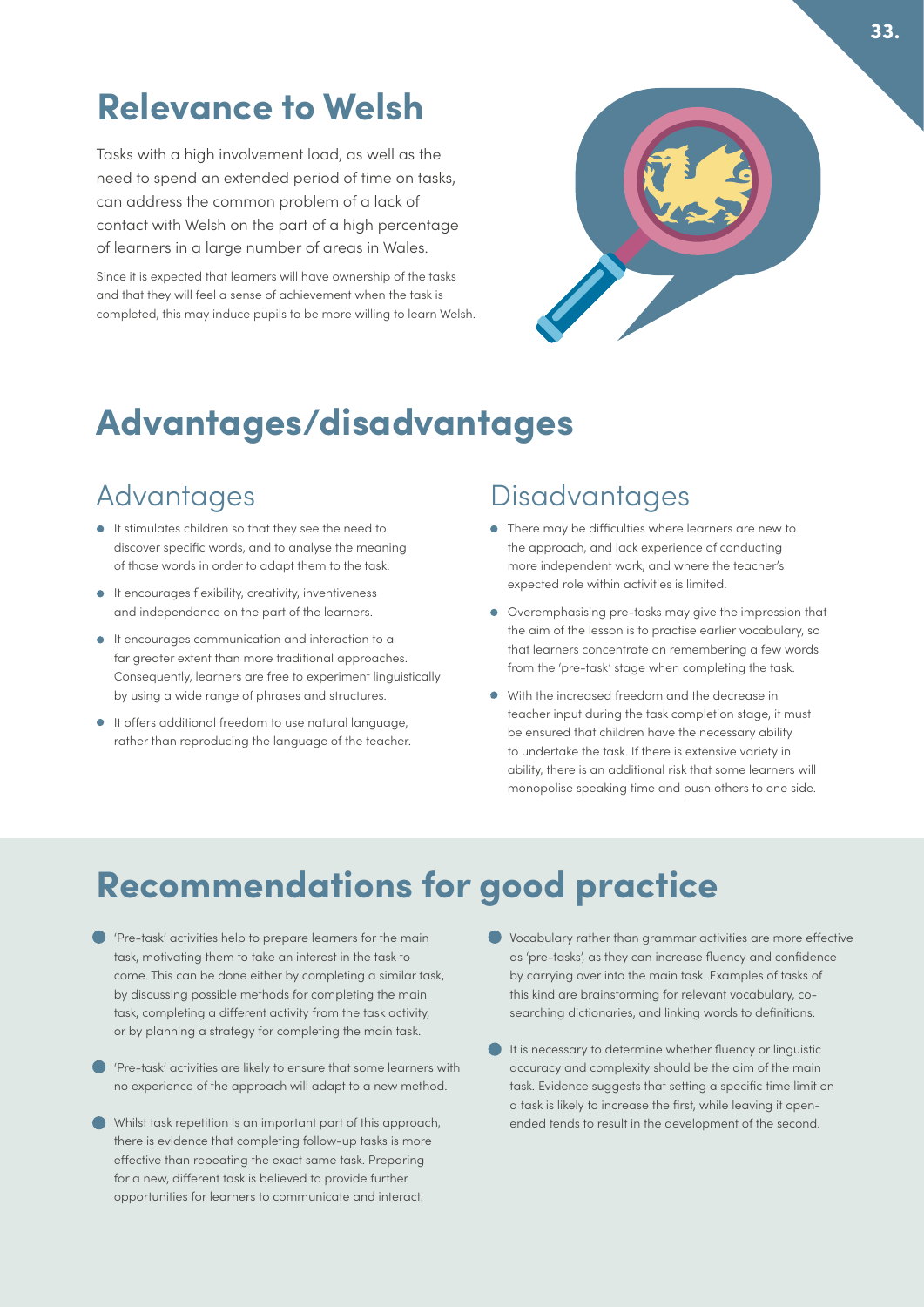# **References**

**Ahmadian, M.J. (2013).** Working memory and task repetition in second language oral production. Asian Journal of English Language Teaching, 23, 37-55.

**Baker, C. (2006).** Foundations of Bilingual Education and Bilingualism, 4th ed. edn, Multilingual Matters, Clevedon.

**Barber, M. and Mourshed, M. (2007).** How the World's Best Performing Schools Come Out on Top. London: McKinsey and Company.

**Barker, T. A., & Torgesen, J. K. (1995).** An evaluation of computer-assisted instruction in phonological awareness with below average readers. Journal of Educational Computing Research, 13, 89– 103.

**Burgess, S. (1997).** The role of shared reading in the development of phonological awareness: A longitudinal study of middle to upper class children. Early Child Development and Care, 127, 191–199.

**Byrd Clark, J. (2012).** "Heterogeneity and a Sociolinguistics of Multilingualism: Reconfiguring French Language Pedagogy", Language and Linguistics Compass, vol. 6, no. 3, pp. 143-161.

**Cahyani, H., de Courcy, M., & Barnett, J. (2018).** Teachers' code-switching in bilingual classrooms: exploring pedagogical and sociocultural functions, International Journal of Bilingual Education and Bilingualism, 21:4, 465-479

**Calvert, S. L., Kotler, J. A., Murray, W. F., Gonzales, E., Savoye, K., Hammack, P.,Hammar, M. (2001).** Children's online reports about educational and informational television programs. Journal of Applied Developmental Psychology, 22, 103–117

**Carlisle, J. F., Beeman, M., Davis, L. H., & Spharim, G. (1999).** Relationship of metalinguistic capabilities and reading achievement for children who are becoming bilingual. Applied Psycholinguistics, 20 (4), 459-478.

**Cenoz, J., & Gorter, D. (2017).** Minority languages and sustainable translanguaging: threat or opportunity?, Journal of Multilingual and Multicultural Development, 38:10, 901-912

**Chambers, B., Cheung, A. C., Madden, N. A., Slavin, R. E., & Gifford, R. (2006).** Achievement effects of embedded multimedia in a success for all reading program. Journal of Educational Psychology, 98, 232–237.

**Chera, P., & Wood, C. (2003).** Animated multimedia "talking books" can promote phonological awareness in children beginning to read. Learning and Instruction, 13, 33–52.

**Collins, M. F. (2005).** ESL preschoolers' English vocabulary acquisition from storybook reading. Reading Research Quarterly, 40, 406–408

**Cook, V.J. (1992).** "Evidence for Multicompetence", Language Learning, vol. 42, no. 4, pp. 557-591.

**Coral, J., Lleixà., T & Ventura, C. (2018).** Foreign language competence and content and language integrated learning in multilingual schools in Catalonia: an expostfacto study analysing the results of state key competences testing, International Journal of Bilingual Education and Bilingualism, 21:2, 139-150

**Coyle, D. (1999).** 'Theory and planning for effective classrooms: supporting students in content and language integrated learning contexts' in Masih, J (Ed): Learning Through a Foreign Language London: CILT

**Dalton-Puffer, C. (2011).** Content-and-Language Integrated Learning: From Practice to Principles, Annual Review of Applied Linguistics 31, 182–204.

**Davies, S. (2012).** One language for all: A review of Welsh second language at Key Stages 3 and 4, Welsh Government, Cardiff.

**Denman, J., Tanner, R., & de Graaff., R (2013).** CLIL in junior vocational secondary education: challenges and opportunities for teaching and learning, International Journal of Bilingual Education and Bilingualism, 16:3, 285-300

**Ellis, R. (2003).** Task-based language learning and teaching. Oxford: Oxford University Press.

**Ellis, R. (2009).** Task-based language teaching: sorting out the misunderstandings. International Journal of Applied Linguistics, 19, 221-246.

**Farrant, B. M., & Zubrick, S. R. (2012).** Early vocabulary development: The importance of joint attention and parentchild book reading. First Language, 32, 343–364.

**Farrant, B. M., & Zubrick, S. R. (2013).** Parent-child book reading across early childhood and child vocabulary in the early school years: Findings from the Longitudinal Study of Australian Children. First Language. Advance online publication.

**Fitzpatrick, T., Morris, S., Clark, T., Mitchell, R., Needs, J., Tanguay, E. and Tovey, B. (2018).** Rapid Evidence Assessment: Effective Second Language Teaching Approaches and Methods. Cardiff: Welsh Government, GSR report number 31/2018.

**García, O. (2009).** Bilingual Education in the 21st Century: A Global Perspective. Malden, MA and Oxford: Basil/Blackwell.

**Greggio, S., & Gil, G. (2007).** "Teacher's and learners' use of code switching in the English as a foreign language classroom: A qualitative study.", Linguagem & Ensino, vol. 10, no. 2, pp. 371-393

**Grosjean, F. (1985).** The bilingual as a competent but specific speaker-hearer. Journal of Multilingual and Multicultural Development, 6, 467-477

**Hoff, E. (2006).** How social contexts support and shape language development. Developmental Review, 26, 55–88.

Huckin, T. & Coady, J. (1999). "Incidental Vocabulary Acquisition in a second language: a review", Studies in Second Language Acquisition, vol. 21, pp. 181-93.

**Jones, B. (2017).** "Translanguaging in Bilingual Schools in Wales", Journal of Language, Identity and Education, vol. 16, no. 4, pp. 199-215.

**Lewis, G., Jones, B., & Baker, C. (2012).** "Translanguaging: Origins and development from school to street and beyond", Educational Research and Evaluation, vol. 18, no. 7, pp. 1-14.

**Lewis, W. G., Jones, B., Baker, C. (2013).** "100 bilingual lessons: Distributing two languages in classrooms" in Bilingual and multilingual education in the 21st century, ed. C. Abello-Contesse, P. M. Chandler, M. D. Lopez-Jimenez, & R. Chacon-Beltran, Multilingual Matters, Bristol, pp. 107-135.

**Linebarger, D. L. (2000).** Summative evaluation of Between the Lions: A final report to WGBH Educational Foundation. Kansas City, KS: University of Kansas, Juniper Gardens Children's Project.